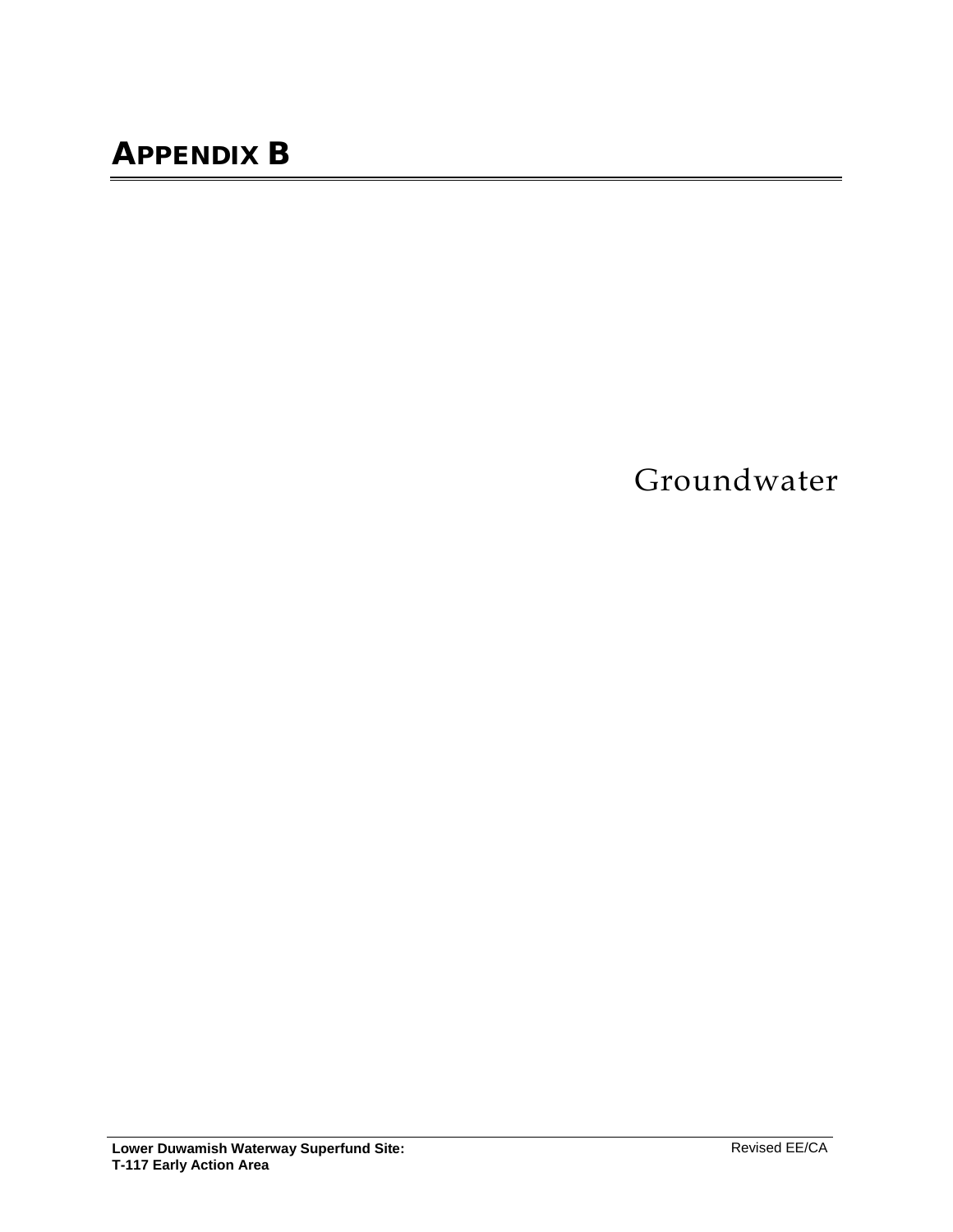# **Appendix B Table of Contents**

| B.1  | <b>Groundwater Potability</b> |                                                                                                               | $\mathbf 1$ |
|------|-------------------------------|---------------------------------------------------------------------------------------------------------------|-------------|
|      | Map $B-1$ .                   | Specific conductivity measurements                                                                            | 3           |
| B.2  |                               | <b>Groundwater Screening Levels</b>                                                                           | 9           |
|      |                               | Figure B-1. Development of groundwater screening levels                                                       | 10          |
|      |                               | Table B-1. Groundwater screening levels                                                                       | 11          |
|      |                               | Table B-2. Groundwater COPCs and COCs                                                                         | 14          |
|      |                               | Table B-3. Monitoring well sampling events                                                                    | 15          |
| B.3  |                               | <b>Groundwater Removal Action Levels</b>                                                                      | 15          |
|      | Table B-4.                    | T-117 Upland Study Area groundwater removal action<br>levels                                                  | 18          |
|      | Table B-5.                    | Literature survey of attenuation factors for groundwater-<br>surface water interaction                        | 23          |
| B.4  | <b>Recontamination</b>        | <b>Empirical Demonstration that Groundwater is Not a Source of Sediment</b>                                   | 25          |
|      | Table B-6.                    | Chemical concentrations in seep co-located surface<br>sediment and intertidal subsurface sediment samples for |             |
|      |                               | groundwater COCs compared with SQS and CSL                                                                    | 26          |
| B.5  |                               | <b>Groundwater beneath Adjacent Streets</b>                                                                   | 27          |
|      | Table B-7.                    | Summary of SL exceedances in Adjacent Streets                                                                 |             |
|      |                               | Groundwater                                                                                                   | 28          |
| B-6. | <b>References</b>             |                                                                                                               | 31          |

**Attachment B-1 T-117 Copper Statistical Assessment**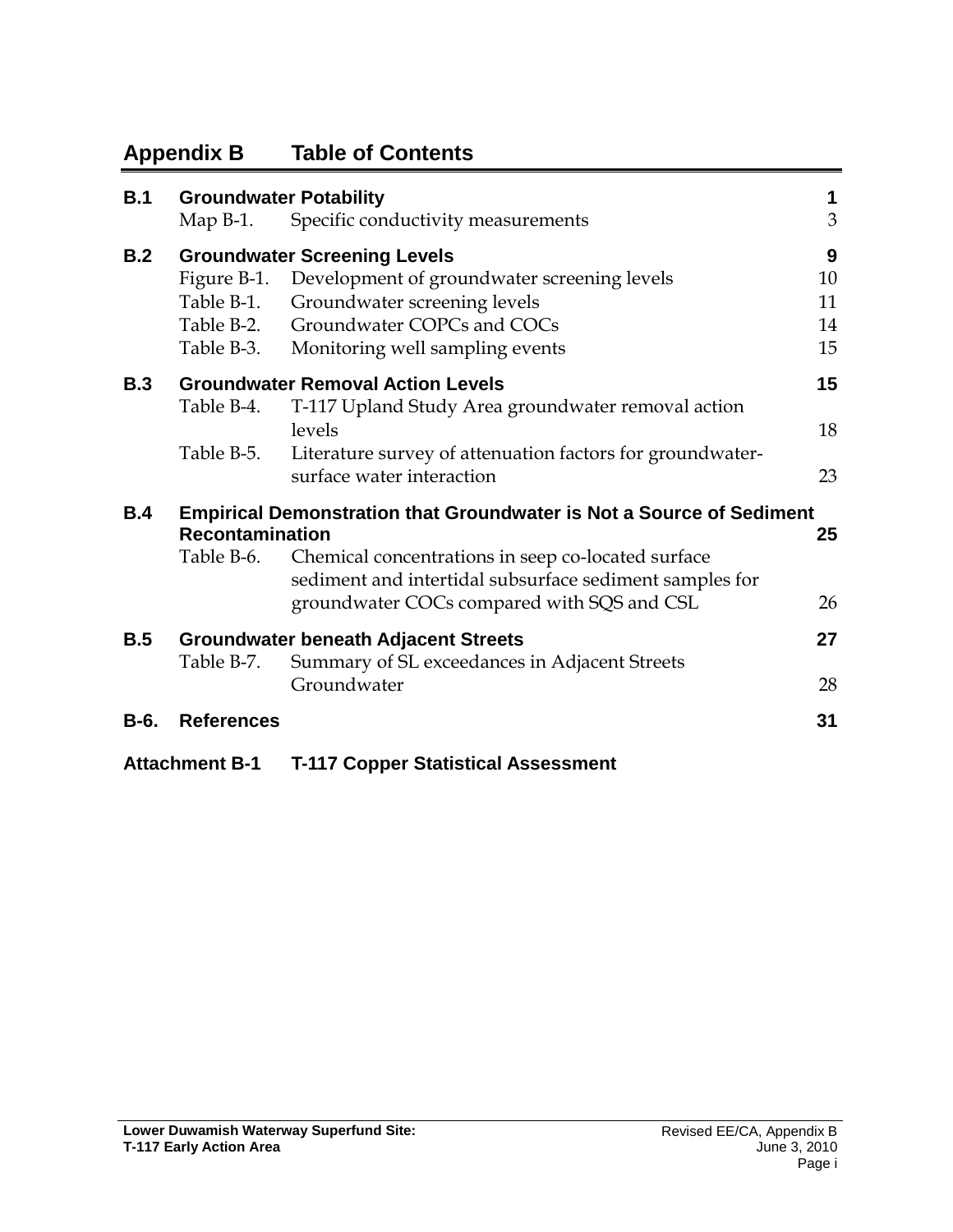# **Appendix B Groundwater**

## <span id="page-2-0"></span>**B.1 GROUNDWATER POTABILITY**

The potential for groundwater to be used as a drinking water source must be examined before removal action levels (RvALs) based on alternative groundwater exposure pathways appropriate for Terminal-117 (T-117) can be developed. For the purpose of this evaluation, groundwater at T-117 includes the groundwater associated with theT-117 Upland Study Area, the portions Dallas Avenue S, S Donovan Street, and 17th Avenue S adjacent to the T-117 Upland Study Area, and the Basin Oil recontamination assessment area (Map B-1). Throughout this appendix, this groundwater is referred to as the "groundwater in the vicinity of the T-117 Upland Study Area." Sufficient data do not exist to evaluate potability for groundwater beneath the remainder of the T-117 early action area (EAA).

Federal and state regulations require that groundwater be remediated such that groundwater contaminant concentrations are sufficiently low to be protective of the highest beneficial use, which is generally considered to be potable water (i.e., drinking water). Where groundwater is determined to be non-potable, an alternative highest beneficial use (i.e., surface water) must be evaluated. In both cases, contaminant concentrations must also be sufficiently low to be protective of other pathways and receptors (e.g., air, construction workers).

This appendix presents an evaluation of the potability of groundwater in the vicinity of T-117 in accordance with the criteria in the Model Toxics Control Act (MTCA) (WAC 173-340-720(2)). MTCA regulations are considered because of the Environmental Protection Agency's (EPA's) policy of "deferring to a State's determination of current and future groundwater uses" (EPA 2009).

### **MTCA Potability Evaluation**

WAC 173-340-720(2) sets forth the procedure for a groundwater potability determination in Washington State. The portions of the MTCA regulations pertaining to potability are quoted below, followed by a discussion of how the groundwater in the vicinity of T-117 relates to the potability requirements. The total dissolved solids concentration provided below in subsection *(ii)* is an example. High natural background levels of other organic or inorganic constituents also meet this requirement.

### *MTCA Regulations Pertaining to Potability*

*WAC-173-340-720(2) Potable ground water defined. Ground water shall be classified as potable to protect drinking water beneficial uses unless the following can be demonstrated:*

*(a) The ground water does not serve as a current source of drinking water;"*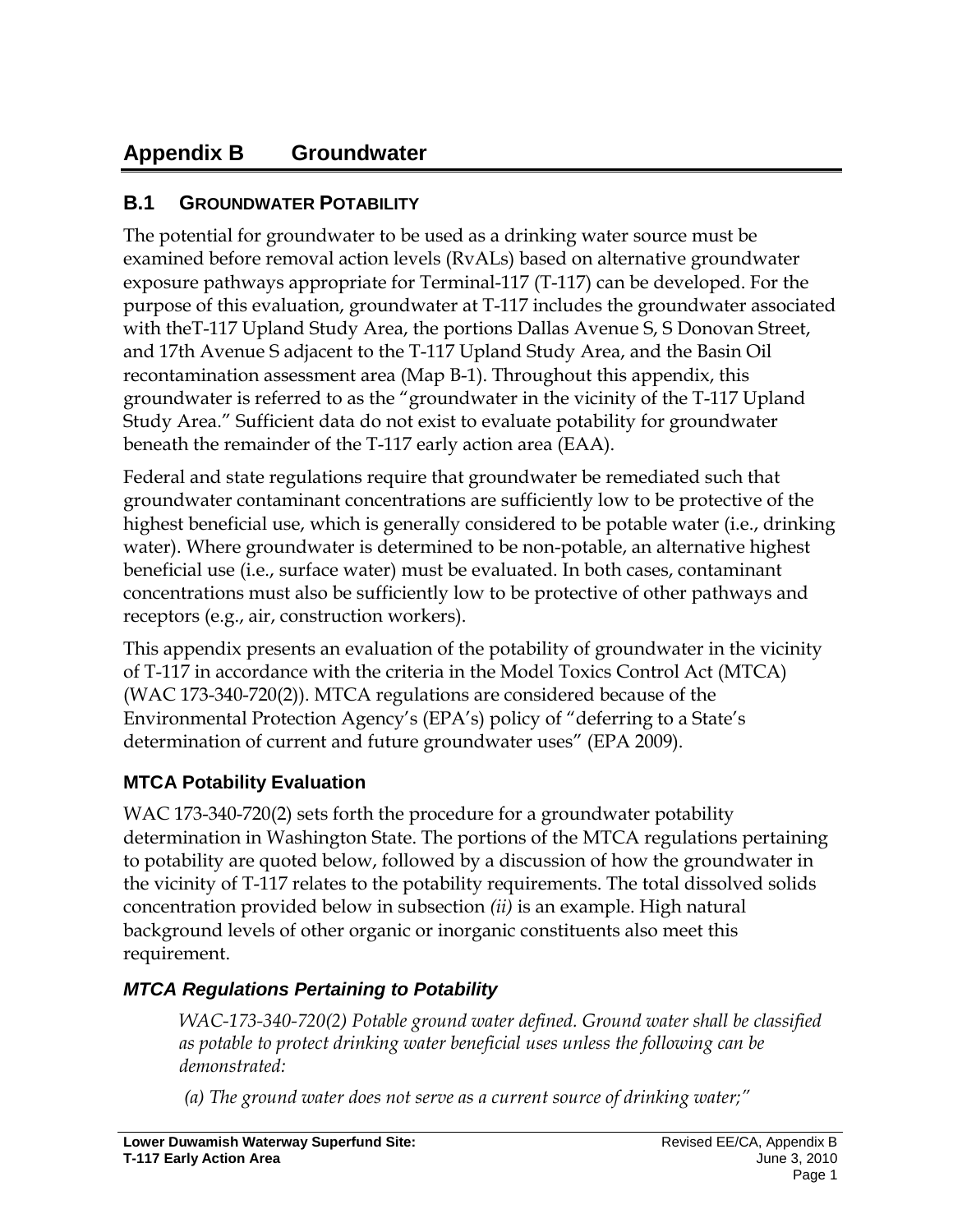*(b) The ground water is not a potential future source of drinking water for any of the following reasons:*

*(i) The ground water is present in insufficient quantity to yield greater than 0.5 gallon per minute on a sustainable basis to a well constructed in compliance*  with chapter 173-160 WAC and in accordance with normal domestic water well *construction practices for the area in which the site is located;*

*(ii) The ground water contains natural background concentrations of organic or inorganic constituents that make use of the water as a drinking water source not practicable. Ground water containing total dissolved solids at concentrations greater than 10,000 mg/L shall normally be considered to have fulfilled this requirement*; *or*

*(iii) The ground water is situated at a great depth or location that makes recovery of water for drinking water purposes technically impossible; and"*

*(c) The department determines it is unlikely that hazardous substances will be transported from the contaminated ground water to ground water that is a current or potential future source of drinking water, as defined in (a) and (b) of this subsection, at concentrations which exceed ground water quality criteria published in chapter WAC 173-340-200. In making a determination under this provision, the department shall consider site-specific factors including:*

*(i) The extent of affected ground water;*

*(ii) The distance to existing water supply wells;*

*(iii) The likelihood of interconnection between the contaminated ground water and ground water that is a current or potential future source of drinking water due to well construction practices in the area of the state where the site is located;*

*(iv) The physical and chemical characteristics of the hazardous substance;*

*(v) The hydrogeologic characteristics of the site;*

*(vi) The presence of discontinuities in the affected geologic stratum; and*

*(vii) The degree of confidence in any predictive modeling performed.*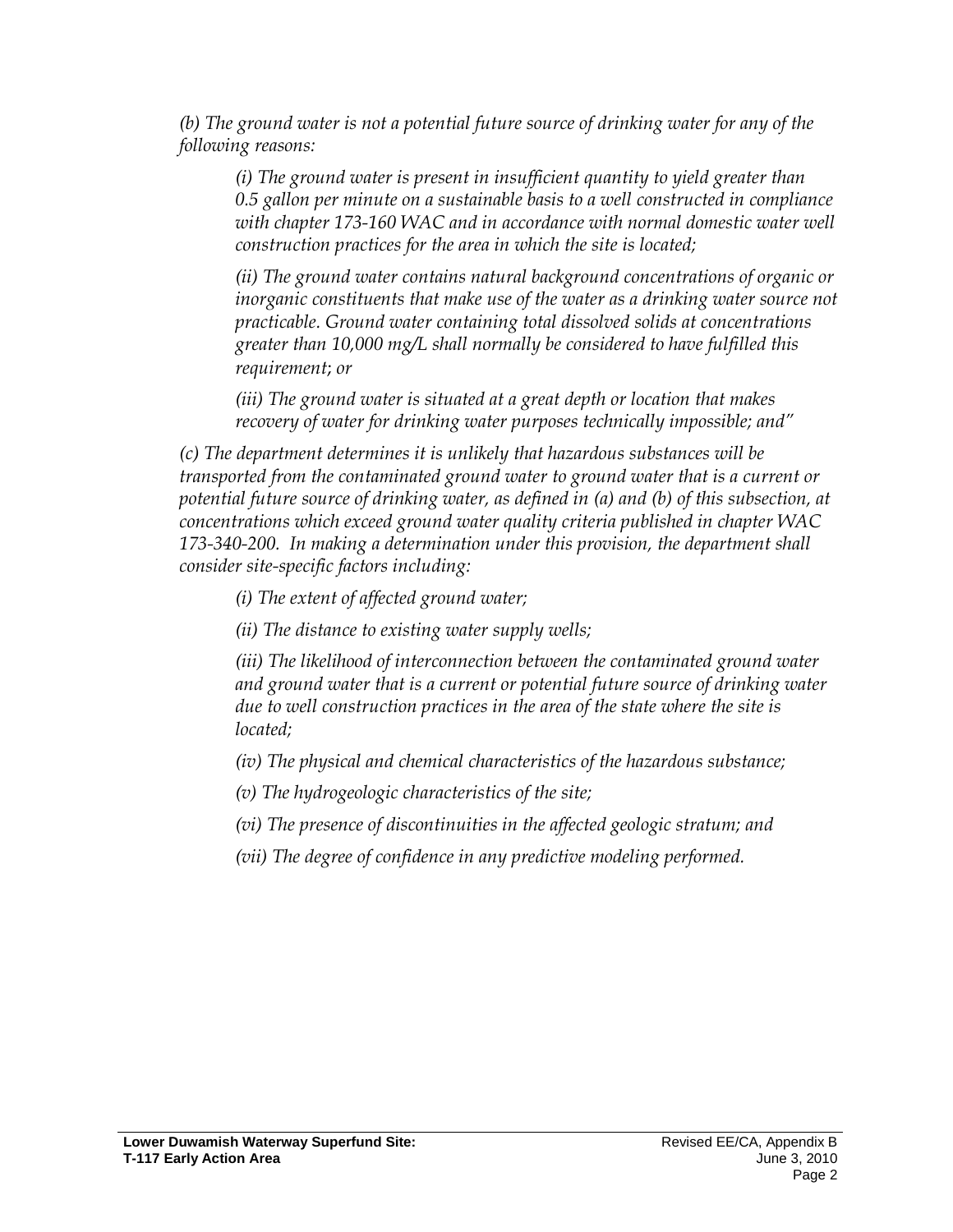

ivity\_111709.mxd(Created in ArcGIS 9.2)



#### **Map B-1. Specific conductivity measurements**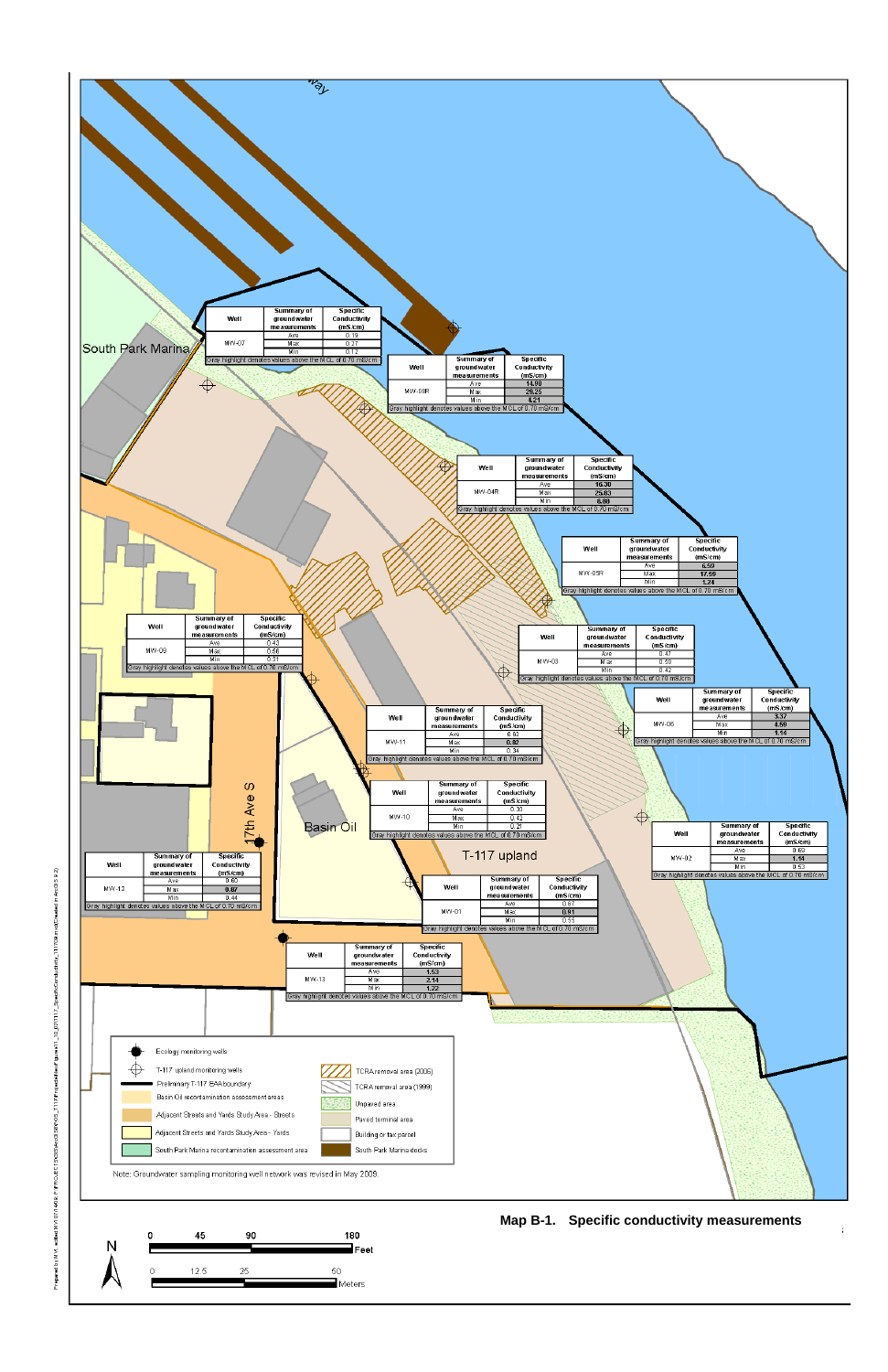### *Discussion of Groundwater in the Vicinity of the T-117 Upland Study Area*

In accordance with WAC 173-340-720(2)(a), groundwater in the vicinity of the T-117 Upland Study Area is not a current source of drinking water. The nearest potable well is a Class A (i.e., municipal) well, 293 ft deep, located approximately 2.6 miles south of the site in the City of SeaTac (King County 2009). The closest reservoir is approximately 1.5 miles upgradient to the west in West Seattle.

According to WAC 173-340-720(2)(b), the groundwater in the vicinity of the T-117 Upland Study Area is not a potential future source of drinking water because it contains natural background concentrations of inorganic constituents that make use of the water as a drinking water source not practicable. The appropriate criteria for this determination are the primary and the secondary maximum contaminant levels (MCLs) listed in WAC 246-290-31(3)(a): "the secondary MCLs are incorporated into the Washington State Department of Health's regulations for public water supplies. Inasmuch as the state's standards remain an applicable state law, they are still considered applicable standards under MTCA" (Ecology 2001). Compliance with MCLs is based on an annual running (i.e., based on latest four quarters) average (WAC 246-290-310(3)(b)).

Much of the groundwater in the vicinity of the T-117 Upland Study Area exceeds the Washington State drinking water criterion for specific conductivity (secondary MCL:  $0.7 \text{ mS/cm}$  (WAC 246-290-310(3)(a))). According to field data collected during the previous eight groundwater monitoring events (ENSR|AECOM 2008a, b, c; AECOM 2009a, b, c, d), 5 of 13 wells in the vicinity of the T-117 Upland Study Area, including 4 shoreline wells and 1 well upgradient of the T-117 Upland Study Area, exceeded the criterion for average specific conductivity (see Map B-1). Nine of thirteen wells exceeded the secondary MCL for at least one sampling event, including four wells upgradient of the T-117 Upland Study Area. Although isolated areas of groundwater in the center of the T-117 Upland Study Area do not exceed the secondary MCL, the high specific conductivity upgradient and downgradient indicates that the area is significantly affected by high specific conductivity and could not be used as a source of drinking water in the future.

Relative to WAC 173-340-720(2)(c), groundwater in the vicinity of the T-117 Upland Study Area will not migrate into groundwater that is a current or potential source of drinking water. Groundwater in this area flows directly into the non-potable Lower Duwamish Waterway (LDW). Map 2-5 of the EE/CA shows that the average groundwater gradient onsite is strongly toward the adjacent LDW. Surface water in the vicinity of the shoreline is a varying mixture of salt and fresh water and is, therefore, not suitable for use as drinking water. In addition, domestic water use is not a designated use of the LDW under WAC 173-201A-602. Based on regional studies of the lower Duwamish Valley, the shallow groundwater in the vicinity of the T-117 Upland Study Area will not adversely affect the potential for deeper groundwater (typically greater than 100 ft in the depth) to be used as a source of drinking water for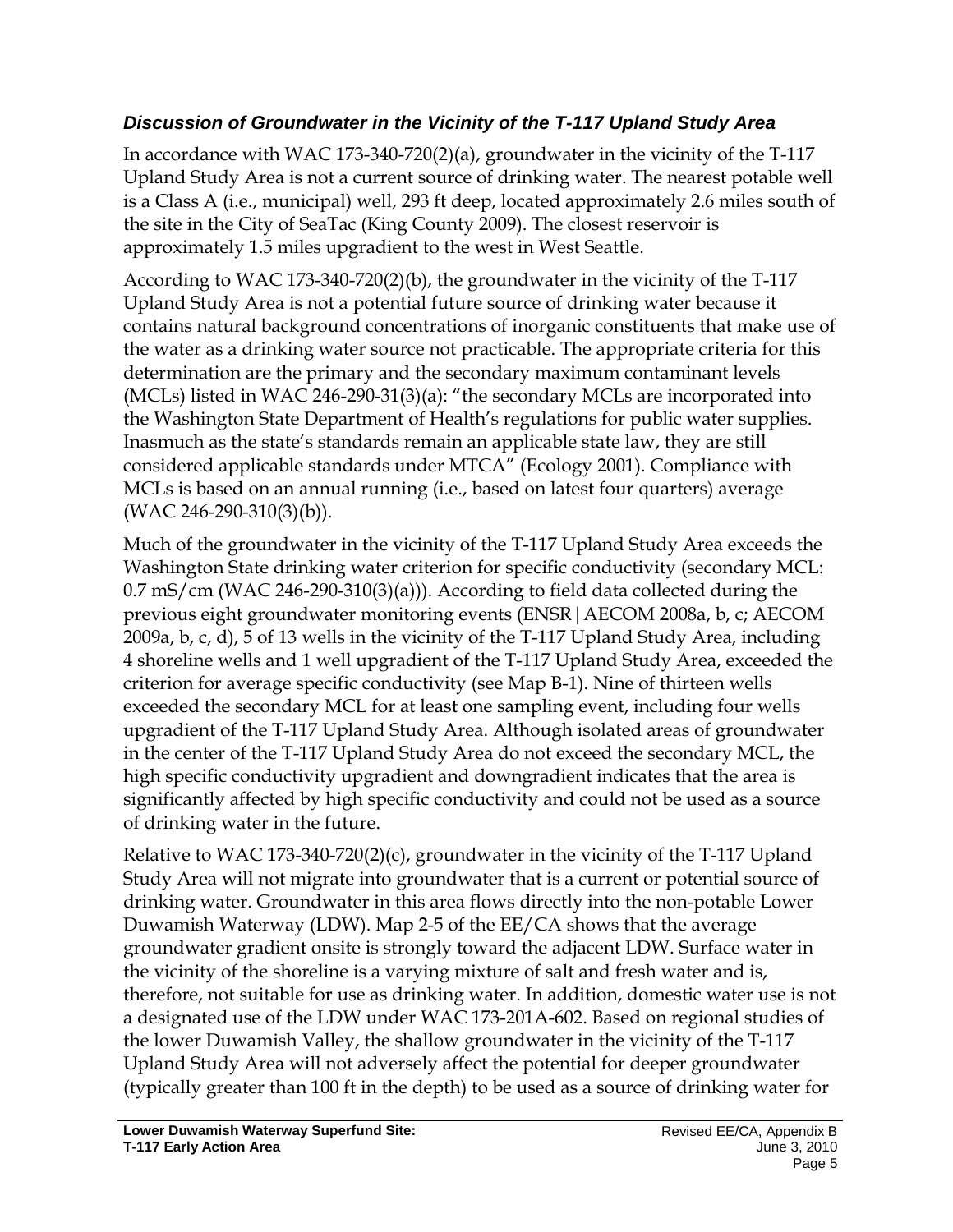several reasons: 1) groundwater becomes more saline with depth in this area, and therefore the deeper groundwater is non-potable; and 2) the deeper groundwater flows upward, minimizing the possibility of contamination from the shallow aquifer (Floyd|Snider 2008; Herman and Wineman 1997).

As indicated above, the shallow groundwater at T-117 is not potable. The non-potable classification is further supported by the extremely low likelihood that a domestic supply well would be placed in the vicinity of the T-117 Upland Study Area. This determination was made under MTCA (WAC-173-340-720(2)(d)) as follows:

### *WAC-173-340-720(2) (continued)*

*(d) Even if ground water is classified as a potential future source of drinking water under (b) of this subsection, the department recognizes that there may be sites where there is an extremely low probability that the ground water will be used for that purpose because of the site's proximity to surface water that is not suitable as a domestic water supply. An example of this situation would be shallow ground waters in close proximity to marine waters such as on Harbor Island in Seattle. At such sites, the department may allow ground water to be classified as non-potable for the purposes of this section if each of the following conditions can be demonstrated. These determinations must be for reasons other than that the ground water or surface water has been contaminated by a release of a hazardous substance at the site.*

*(i) The conditions specified in (a) and (c) of this subsection are met;"*

*(ii) There are known or projected points of entry of the ground water into the surface water;*

*(iii) The surface water is not classified as a suitable domestic water supply source under chapter173-201A WAC; and*

*(iv) The ground water is sufficiently hydraulically connected to the surface water that the ground water is not practicable to use as a drinking water source.*

Furthermore, relative to WAC 173-340-720(2)(d)(ii)-(iii) and as stated above, groundwater in the vicinity of the T-117 Upland Study Area flows into the adjacent LDW, which is designated by WAC 173-201A-602 as not appropriate for domestic use.

Finally, regarding WAC 173-340-720(2)(d)(iv) and based on the tidal study (ENSR|AECOM 2008a), groundwater is sufficiently connected hydrologically to surface water to make groundwater use impractical in the vicinity of the T-117 Upland Study Area. Tidal influence was measured in all shoreline wells and in MW-3, which is located approximately 100 ft from the LDW (see Map 2-5 of the EE/CA). In addition, the use of a pumping well at this location could create a drawdown at significant distances, though much less than the 1,000 ft noted in (Herman and Wineman 1997). Under these conditions, the infiltration of surface water from the adjacent LDW would occur across the entire vicinity of the T-117 Upland Study Area.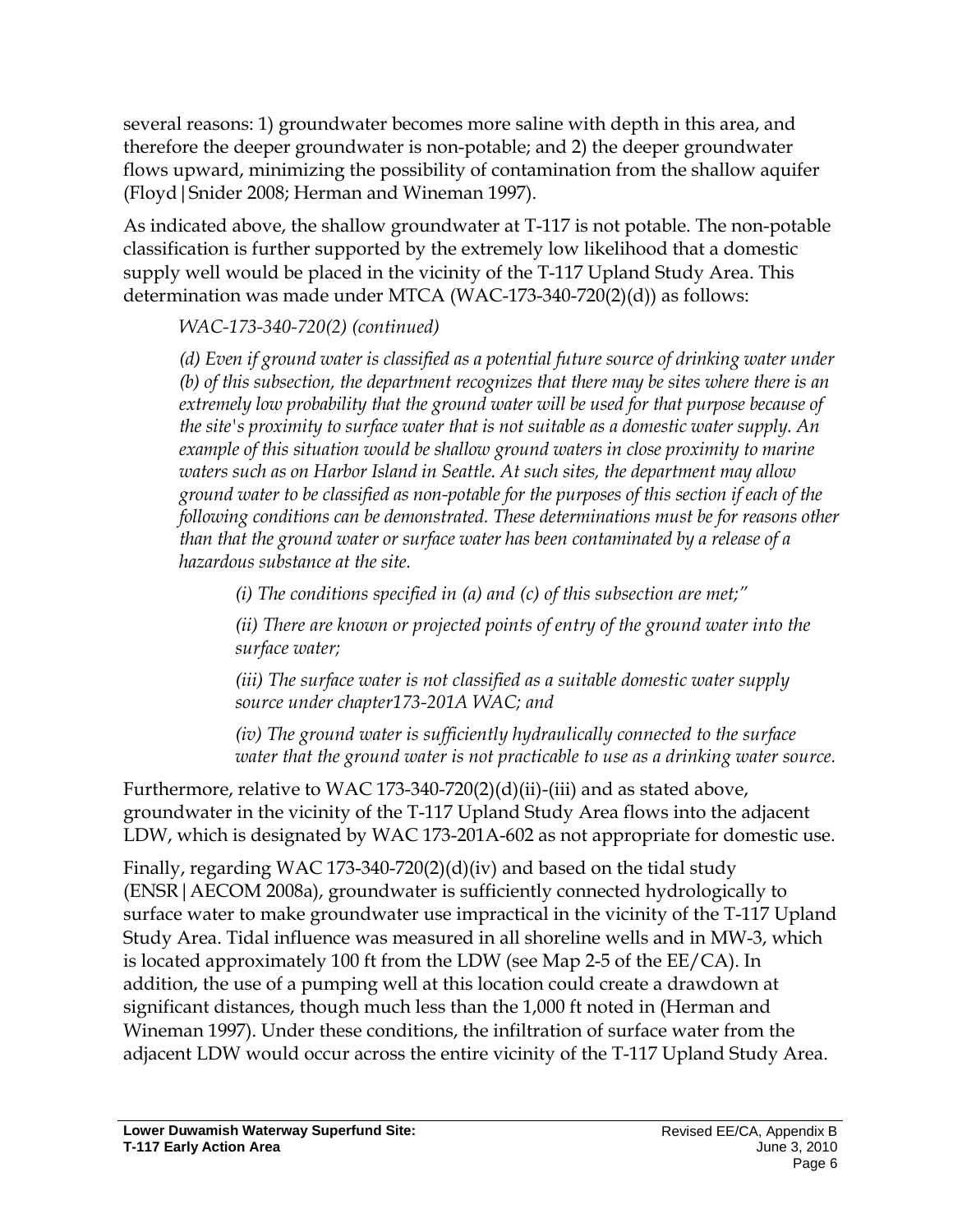Infiltration of water of poor quality into the vicinity of the T-117 Upland Study Area is not only expected from the LDW but also from upgradient areas (i.e., east and south of the T-117 EAA). A bedrock outcropping is present immediately south of the T-117 EAA on the adjacent Boeing Company property. The weathered surface of this bedrock provides a potential preferential hydraulic connection between the shallow and deeper aquifers. This hydraulic connection is evident in the potentiometric surface map and in the specific conductivity data for groundwater (Map 2-5). The potentiometric surface map shows an anomalously high hydraulic head in MW-13, which is also reflected in MW-1 and MW-12. MW-13 has the highest specific conductivity among the non-tidally influenced wells and is located closest to local high bedrock elevations to the south of the T-117 EAA. A spatial decrease in specific conductivity is evident in MW-1, MW-11, and MW-12.It should be noted that the groundwater elevations for MW-12 and MW-13 are projected on the potentiometric surface map using gauging data collected at a different time than the tidal study. The method used for projecting the groundwater elevations is included on Map 2-5

Deeper groundwater in the lower Duwamish Valley is considered brackish, and an upward hydraulic gradient exists. The freshwater/ saltwater interface was identified in the south valley area at the Boeing plant near the King County International Airport between 50 and 100 ft below grade (Weston 1996, as cited in Herman and Wineman 1997). Hydraulic heads at depths greater than 100 ft beneath the valley indicate upward gradients (Floyd|Snider 2008; Herman and Wineman 1997). These regional data, together with the site-specific groundwater flow patterns and conductivity, suggest that non-potable deep groundwater is influencing shallow groundwater quality and that this influence would increase with the addition of shallow groundwater pumping wells.

In summary, the limited areas in the vicinity of the T-117 EAA that could have potable water based on conductivity measurements are in close proximity to and are hydrologically connected with both non-potable groundwater and surface water sources.

In addition to the MTCA non-potability determination, local codes prohibit the construction of drinking water wells in the vicinity of the T-117 Upland Study Area:

- ◆ Based on the King County Board of Health regulations and King County Code sections cited below, a drinking water well would be prohibited at the site.
- ◆ KCBOH Code § 12.32.010.D requires that lots created by subdivision, short subdivision, rezone or lot line adjustment created after 1972 which are less than 5 acres must be connected to a public water supply.
- ◆ KCBOH Code § 12.32.010.A requires that property owners undertaking "new development" must connect to available public water supply. "Development" is defined broadly to include "land utilization" and according to King County staff would itself include any proposal to install a groundwater extraction well, which effectively prohibits installation of such a well.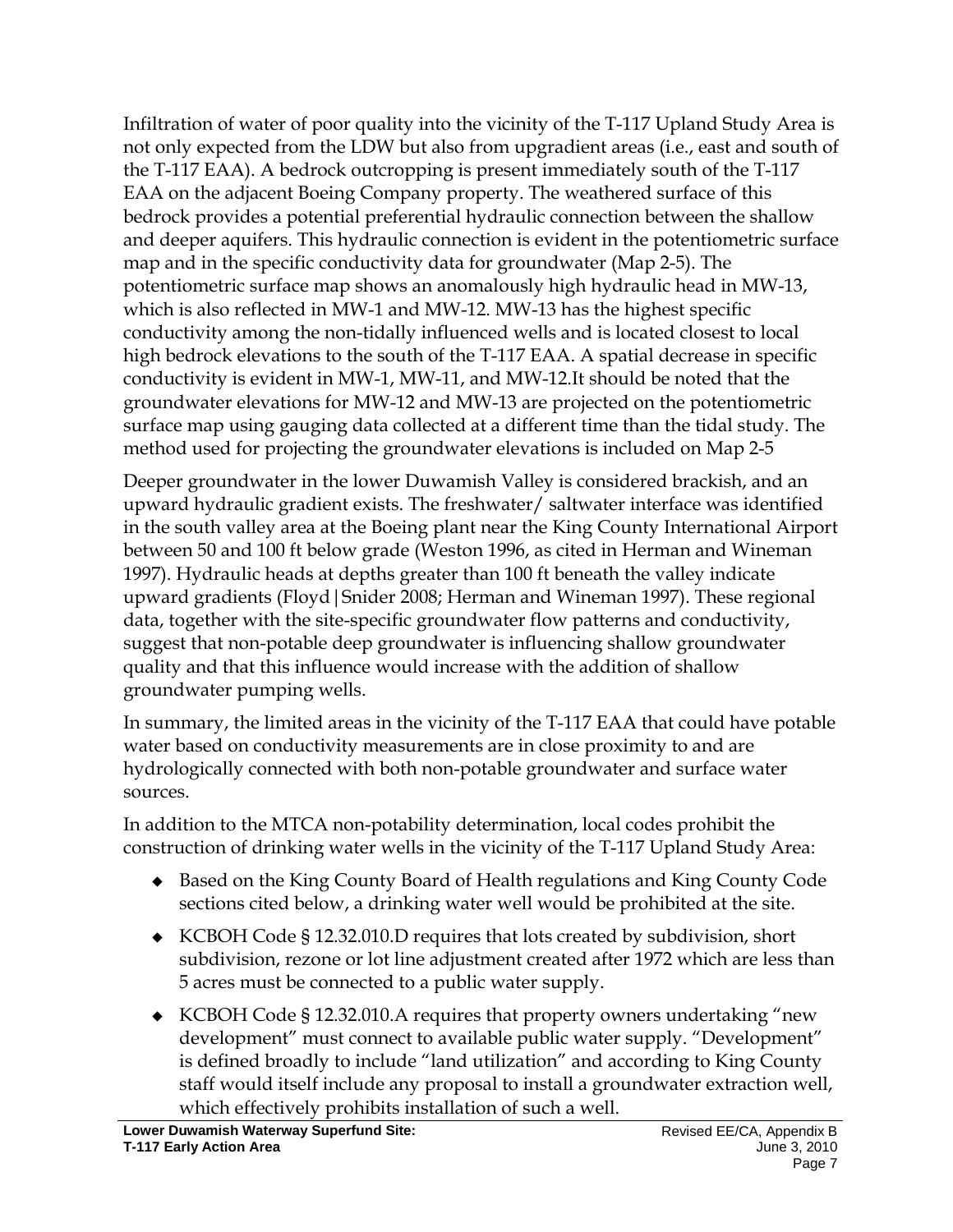- King County Code § 13.24.140:For properties outside the City of Seattle, the King County Water and Sewer Comprehensive Plan contained in Title 13 of the King County Code applies. The Plan requires all new development within the Urban Growth Area to be served by the appropriate existing Group A water supplier, unless service cannot be timely and reasonably provided. Since all the properties near T-117 are already connected to public water, any new development at or near T-117 must hook up to public water.
- ◆ KCBOH Code § 12.24.010A states that drinking water supply must come from the "highest quality source feasible." The highest quality source available at the T-117 EAA is the SPU water supply from the Cedar River Watershed.
- ◆ KCBOH Code § 12.24.010(C) specifies the minimum setbacks for drinking water wells, which are 100 feet from surface water, roads, utilities, and buildings. The T-117 Upland Study Area is a narrow piece of land (approximately 200 feet wide) situated between Dallas Avenue S and the LDW.

These King County Board of Health code sections reaffirm state regulations found at WAC-246-290-130(1) and 246-290-135(2)(b).

Based on the above analysis, ingestion is not a potential exposure pathway for groundwater. Under WAC 173-340-720(6)(c), other potential exposure pathways must be addressed during development of cleanup levels (CULS) (or more specifically, the development of RvALs for the T-117 NTCRA). The following sections develop screening and RvALs for groundwater with surface water as the highest beneficial use.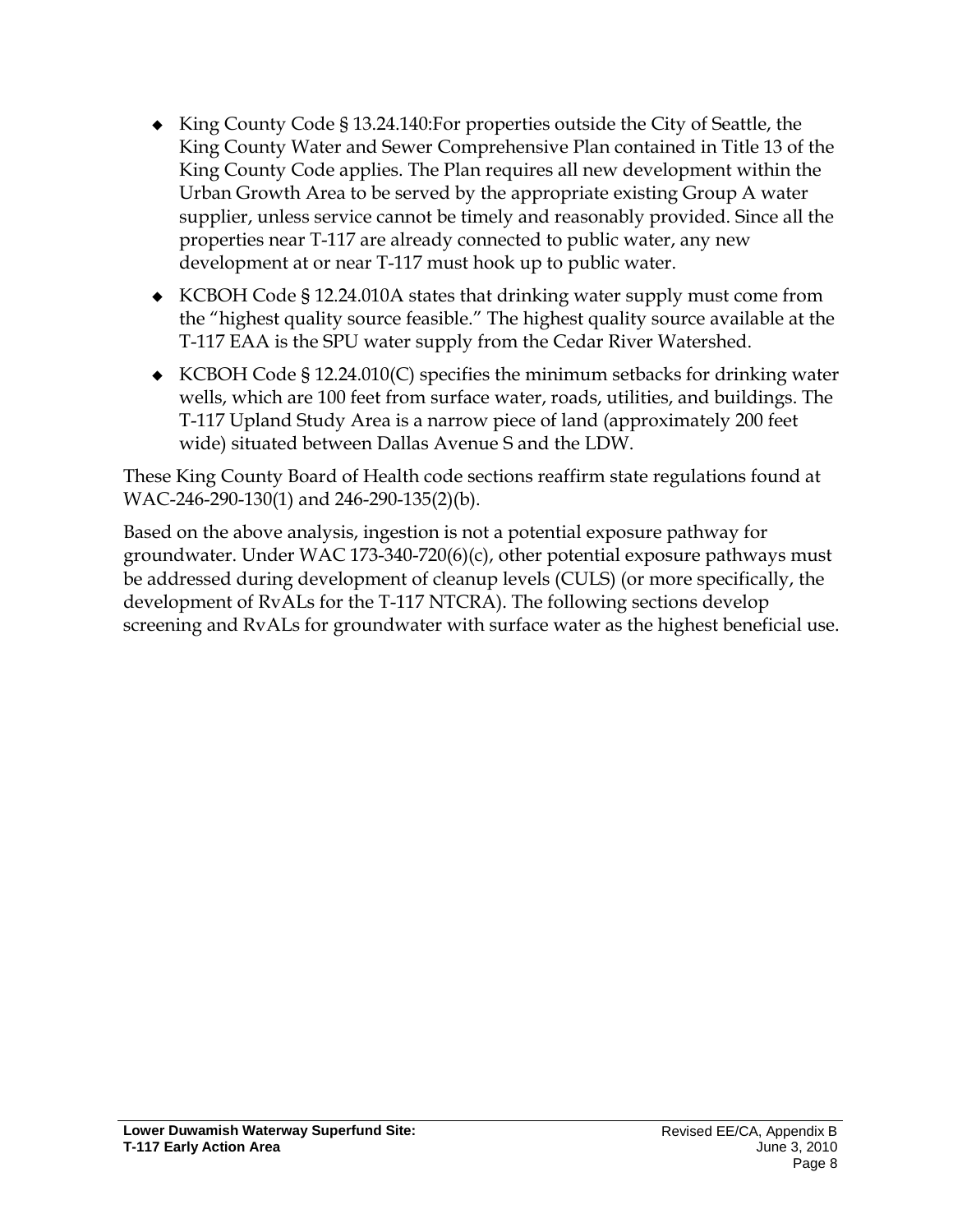# <span id="page-9-0"></span>**B.2 GROUNDWATER SCREENING LEVELS**

The procedure for developing MTCA Method B CULs (WAC 173-340-730(3)) was used to develop groundwater screening levels (SLs) for this EE/CA. Figure B-1 shows this process. The groundwater SLs are intended to protect surface water beneficial uses. The following applicable or reasonable and appropriate requirements (ARARs) were considered:

- Water quality standards published in WAC 173-201A
- Ambient water quality criteria published under Section 304 of the federal Clean Water Act, excluding those human health criteria based on consumption of both water and organisms because surface water in the LDW at T-117 is not classified as suitable for domestic water supply according to WAC 173-201A
- National Toxics Rule (40 CFR 131), excluding those human health criteria based on consumption of both water and organisms because surface water in the LDW at T-117 is not classified as suitable for domestic water supply according to WAC 173-201A

Criteria are available for both marine and freshwater environments. Portions of the LDW could be considered marine or fresh, depending on salinity. State regulations (WAC 173-201A-260(3)(e)) indicate that freshwater criteria are applied only when the vertically averaged daily maximum salinity values are less than 1 part per thousand (ppt) more than 95% of the time. By this measure, the LDW would be considered marine: data available from the Lower Duwamish Waterway Group hydrodynamic model and from King County surface water quality monitoring indicate that salinity exceeds 1 ppt more than 90% of the time in the vicinity of T-117. However, based on previous EPA directives at the nearby Boeing Plant 2 site (Environmental Partners 2006), EPA directed that the lowest criteria, whether marine or fresh, be selected as SLs for groundwater.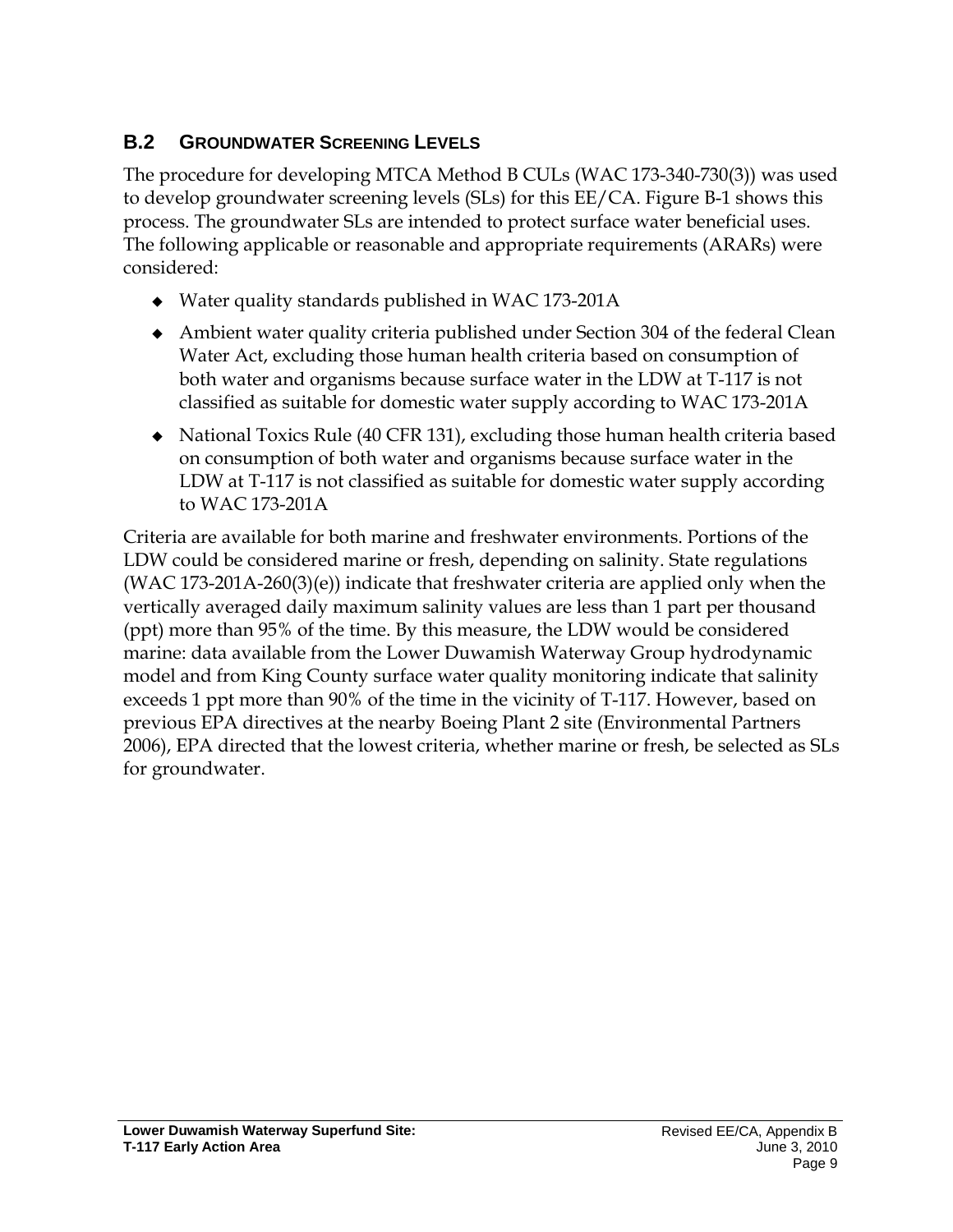

### <span id="page-10-0"></span>**Figure B-1. Development of groundwater screening levels**

Table B-1 summarizes the groundwater SLs used in this EE/CA. With six exceptions, an ARAR sufficiently protective of surface water beneficial uses (specifically, human consumption of organisms) was available. The total petroleum hydrocarbons SL was the MTCA Method A CUL of 0.5 mg/L for diesel and heavy oils based on WAC 173- 340-730(3)(iii)(C). No relevant criteria were available for 1-methylnaphthalene, phenanthrene, xylene, acetone, and cis-1,2-dichlorethene.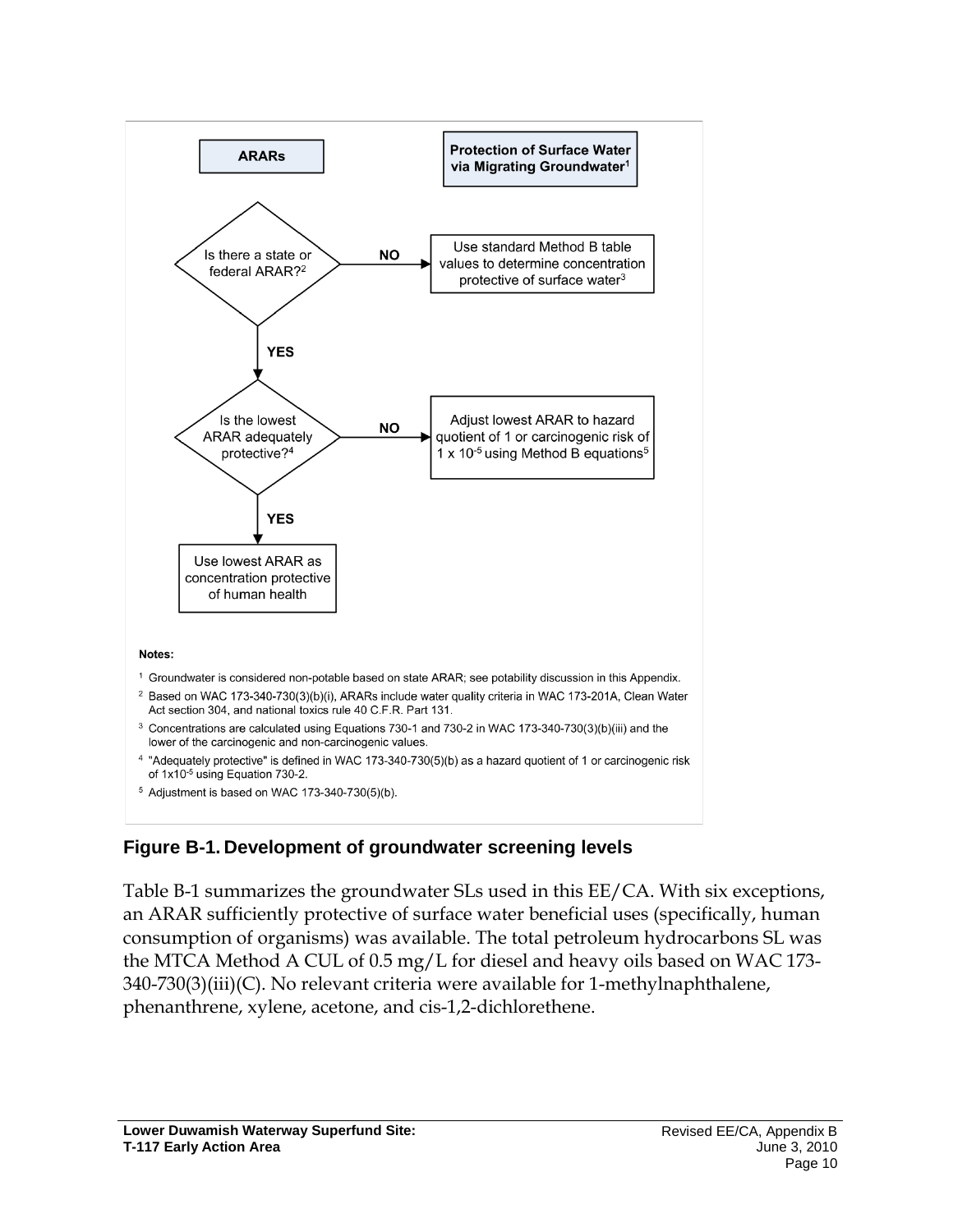<span id="page-11-0"></span>

|                                         |                      |                    |                             |                                          |                  |                   |                      | Concentration (µg/L) |                                                 |            |                               |                             |
|-----------------------------------------|----------------------|--------------------|-----------------------------|------------------------------------------|------------------|-------------------|----------------------|----------------------|-------------------------------------------------|------------|-------------------------------|-----------------------------|
|                                         |                      |                    |                             | <b>Aquatic Life Criteria<sup>ª</sup></b> |                  |                   |                      |                      |                                                 |            |                               |                             |
|                                         |                      |                    | <b>Washington State WQC</b> |                                          |                  |                   | <b>National AWQC</b> |                      |                                                 |            | <b>Surface Water Criteria</b> |                             |
|                                         | <b>Freshwater</b>    |                    | <b>Marine</b>               |                                          |                  | <b>Freshwater</b> |                      | <b>Marine</b>        | <b>Human Health</b><br><b>Criteria for</b>      |            | <b>MTCA Method B</b>          |                             |
| <b>All Detected</b><br><b>Chemicals</b> | Chronic <sup>b</sup> | Acute <sup>c</sup> | Chronic <sup>b</sup>        | Acute <sup>c</sup>                       | CCC <sup>d</sup> | CMC <sup>e</sup>  | CCC <sup>d</sup>     | CMC <sup>e</sup>     | <b>Consumption of</b><br>Organisms <sup>f</sup> | Carcinogen | Non-<br>Carcinogen            | <b>SL Used for</b><br>EE/CA |
| <b>Metals and Trace Elements</b>        |                      |                    |                             |                                          |                  |                   |                      |                      |                                                 |            |                               |                             |
| Arsenic                                 | 190                  | 360                | 36                          | 69                                       | 150              | 340               | 36                   | 69                   | $0.14^{9, h}$                                   | 0.098      | 18                            | 0.14                        |
| Cadmium                                 | 1.0                  | 3.7                | 9.3                         | 42                                       | 0.25             | 2.0               | 8.8                  | 40                   | nc                                              | nc         | 20                            | 0.25                        |
| Chromium (hexavalent)                   | 10                   | 15                 | 50                          | 1,100                                    | 11               | 16                | 50                   | 1,100                | nc                                              | nc         | 486                           | 10                          |
| Chromium (trivalent)                    | 180                  | 550                | nc                          | nc                                       | 74               | 570               | nc                   | nc                   | nc                                              | nc         | 243,056                       | 10 <sup>k</sup>             |
| Copper                                  | 11                   | 17                 | 3.1                         | 4.8                                      | 9                | 13                | 3.1                  | 4.8                  | nc                                              | nc         | 2,665                         | 3.1                         |
| Nickel                                  | 160                  | 1,400              | 8.2                         | 74                                       | 52               | 470               | 8.2                  | 74                   | 4,600                                           | nc         | 1,103                         | 8.2                         |
| Silver                                  | nc                   | 3.4                | nc                          | 1.9                                      | nc               | 3.2               | nc                   | 1.9                  | nc                                              | nc         | 25,926                        | 1.9                         |
| Zinc                                    | 100                  | 110                | 81                          | 90                                       | 120              | 120               | 81                   | 90                   | 26,000                                          | nc         | 16,548                        | 81                          |
| <b>TPH</b>                              |                      |                    |                             |                                          |                  |                   |                      |                      |                                                 |            |                               |                             |
| <b>Total TPH</b>                        | nc                   | nc                 | nc                          | Nc                                       | nc               | nc                | nc                   | nc                   | nc                                              | nc         | nc                            | 500 <sup>j</sup>            |
| <b>PCBs</b>                             |                      |                    |                             |                                          |                  |                   |                      |                      |                                                 |            |                               |                             |
| <b>Total PCBs</b>                       | 0.014                | $\overline{2}$     | 0.03                        | 10                                       | 0.014            | nc                | 0.03                 | nc                   | 0.0000649                                       | 0.00011    | nc                            | 0.000064                    |
| <b>PAHs</b>                             |                      |                    |                             |                                          |                  |                   |                      |                      |                                                 |            |                               |                             |
| 1-Methylnaphthalene                     | nc                   | nc                 | nc                          | nc                                       | nc               | nc                | nc                   | nc                   | nc                                              | nc         | nc                            | nc                          |
| Acenaphthene                            | nc                   | nc                 | nc                          | nc                                       | nc               | nc                | nc                   | nc                   | 990                                             | nc         | 643                           | 990 <sup>1</sup>            |
| Anthracene                              | nc                   | nc                 | nc                          | nc                                       | nc               | nc                | nc                   | nc                   | 40,000                                          | nc         | 25,926                        | 40,000                      |
| Benzo(a)anthracene                      | nc                   | nc                 | nc                          | nc                                       | nc               | nc                | nc                   | nc                   | 0.018 <sup>9</sup>                              | 0.030      | nc                            | 0.018                       |
| Benzo(a)pyrene                          | nc                   | nc                 | nc                          | nc                                       | nc               | nc                | nc                   | nc                   | 0.018 <sup>9</sup>                              | 0.030      | nc                            | 0.018                       |
| Benzo(b)fluoranthene                    | nc                   | nc                 | nc                          | nc                                       | nc               | nc                | nc                   | nc                   | 0.018 <sup>9</sup>                              | 0.030      | nc                            | 0.018                       |
| Benzo(k)fluoranthene                    | nc                   | nc                 | nc                          | nc                                       | nc               | nc                | nc                   | nc                   | $0.018^{9}$                                     | 0.030      | nc                            | 0.018                       |
| Chrysene                                | nc                   | nc                 | nc                          | nc                                       | nc               | nc                | nc                   | nc                   | $0.018^{9}$                                     | 0.030      | nc                            | 0.018                       |

#### **Table B-1. Groundwater screening levels**

**Lower Duwamish Waterway Superfund Site: T-117 Early Action Area**

Revised EE/CA, Appendix B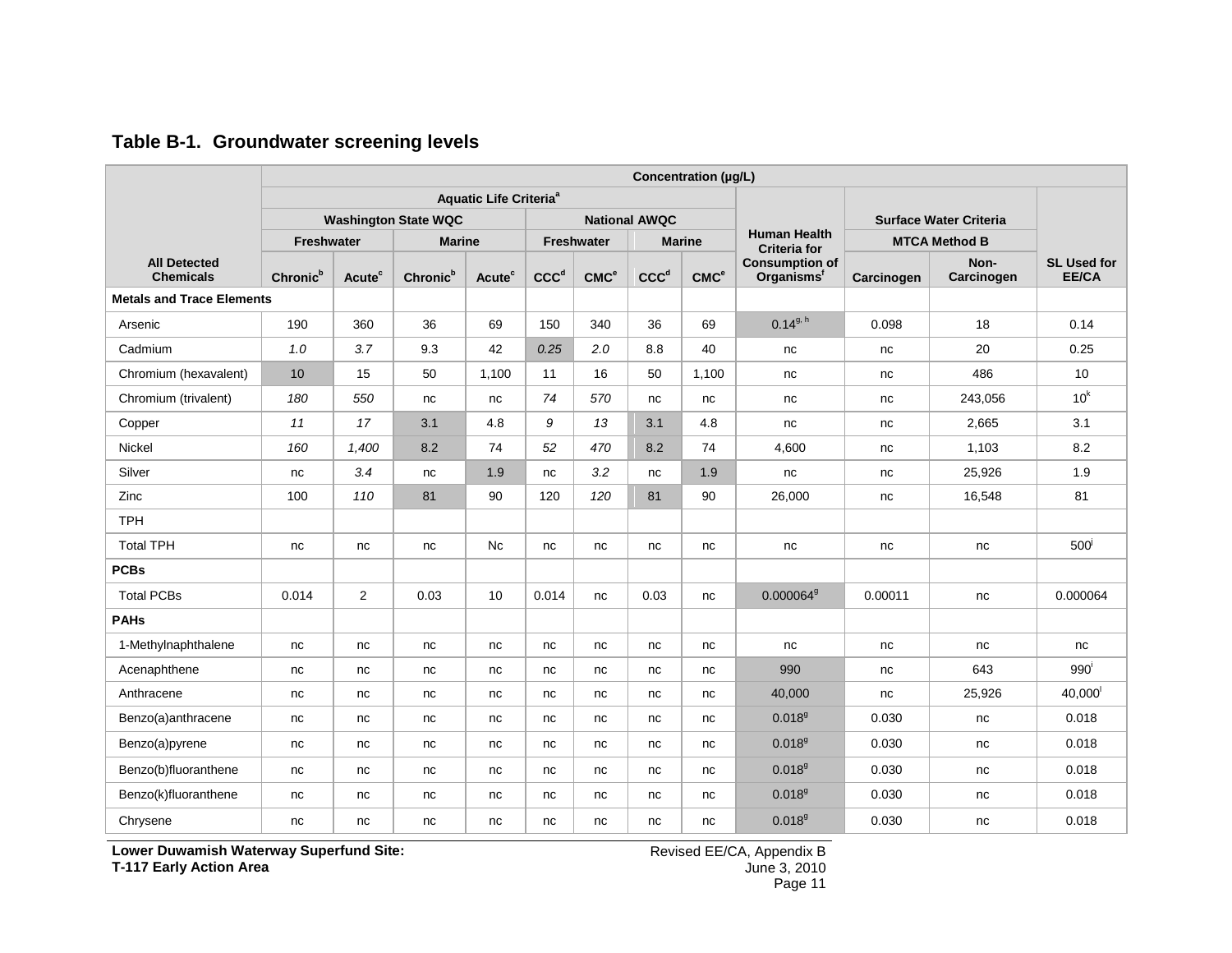|                                         |                      |                    |                             |                                          |                  |                  |                      | Concentration (µg/L) |                                                 |                               |                      |                                    |
|-----------------------------------------|----------------------|--------------------|-----------------------------|------------------------------------------|------------------|------------------|----------------------|----------------------|-------------------------------------------------|-------------------------------|----------------------|------------------------------------|
|                                         |                      |                    |                             | <b>Aquatic Life Criteria<sup>a</sup></b> |                  |                  |                      |                      |                                                 |                               |                      |                                    |
|                                         |                      |                    | <b>Washington State WQC</b> |                                          |                  |                  | <b>National AWQC</b> |                      |                                                 | <b>Surface Water Criteria</b> |                      |                                    |
|                                         | Freshwater           |                    | <b>Marine</b>               |                                          |                  | Freshwater       |                      | <b>Marine</b>        | <b>Human Health</b><br><b>Criteria for</b>      |                               | <b>MTCA Method B</b> |                                    |
| <b>All Detected</b><br><b>Chemicals</b> | Chronic <sup>b</sup> | Acute <sup>c</sup> | Chronic <sup>b</sup>        | Acute <sup>c</sup>                       | CCC <sup>d</sup> | CMC <sup>e</sup> | CCC <sup>d</sup>     | CMC <sup>e</sup>     | <b>Consumption of</b><br>Organisms <sup>f</sup> | Carcinogen                    | Non-<br>Carcinogen   | <b>SL Used for</b><br><b>EE/CA</b> |
| Dibenzo(a,h)anthracene                  | nc                   | nc                 | nc                          | nc                                       | nc               | nc               | nc                   | nc                   | 0.018 <sup>9</sup>                              | 0.030                         | nc                   | 0.018                              |
| Fluoranthene                            | nc                   | nc                 | nc                          | nc                                       | nc               | nc               | nc                   | nc                   | 140                                             | nc                            | 90                   | 140 <sup>i</sup>                   |
| Fluorene                                | nc                   | nc                 | nc                          | nc                                       | nc               | nc               | nc                   | nc                   | 5,300                                           | nc                            | 3,457                | $5,300^{\rm i}$                    |
| Indeno(1,2,3-cd)pyrene                  | nc                   | nc                 | nc                          | nc                                       | nc               | nc               | nc                   | nc                   | $0.018^{9}$                                     | 0.030                         | nc                   | 0.018                              |
| Naphthalene                             | nc                   | nc                 | nc                          | nc                                       | nc               | nc               | nc                   | nc                   | nc                                              | nc                            | 4,938                | 4,938                              |
| Phenanthrene                            | nc                   | nc                 | nc                          | nc                                       | nc               | nc               | nc                   | nc                   | nc                                              | nc                            | nc                   | nc                                 |
| Pyrene                                  | nc                   | nc                 | nc                          | nc                                       | nc               | nc               | nc                   | nc                   | 4,000                                           | nc                            | 2,593                | $4,000$ <sup><math> </math></sup>  |
| <b>cPAH TEQ</b>                         | nc                   | nc                 | nc                          | nc                                       | nc               | nc               | nc                   | nc                   | 0.018 <sup>9</sup>                              | 0.030                         | nc                   | 0.018                              |
| <b>BTEX</b>                             |                      |                    |                             |                                          |                  |                  |                      |                      |                                                 |                               |                      |                                    |
| Xylene                                  | nc                   | nc                 | nc                          | nc                                       | nc               | nc               | nc                   | nc                   | nc                                              | nc                            | nc                   | nc                                 |
| Phthalates                              |                      |                    |                             |                                          |                  |                  |                      |                      |                                                 |                               |                      |                                    |
| <b>BEHP</b>                             | nc                   | nc                 | nc                          | nc                                       | nc               | nc               | nc                   | nc                   | $2.2^9$                                         | 3.6                           | 399                  | 2.2                                |
| <b>SVOCs</b>                            |                      |                    |                             |                                          |                  |                  |                      |                      |                                                 |                               |                      |                                    |
| Phenol                                  | nc                   | nc                 | nc                          | nc                                       | nc               | nc               | nc                   | nc                   | 1,700,000                                       | nc                            | 1,111,111            | 1,700,000                          |
| VOCs                                    |                      |                    |                             |                                          |                  |                  |                      |                      |                                                 |                               |                      |                                    |
| 1,1,1-Trichloroethane                   | nc                   | nc                 | nc                          | nc                                       | nc               | nc               | nc                   | nc                   | nc                                              | nc                            | 416,667              | 416,667                            |
| Acetone                                 | nc                   | nc                 | nc                          | nc                                       | nc               | nc               | nc                   | nc                   | nc                                              | nc                            | nc                   | nc                                 |
| Chlorobenzene                           | nc                   | nc                 | nc                          | nc                                       | nc               | nc               | nc                   | nc                   | 1,600                                           | nc                            | 5,034                | 1,600                              |
| cis-1,2-Dichloroethene                  | nc                   | nc                 | nc                          | nc                                       | nc               | nc               | nc                   | nc                   | nc                                              | nc                            | nc                   | nc                                 |
| Tetrachloroethene                       | nc                   | nc                 | nc                          | nc                                       | nc               | nc               | nc                   | nc                   | 3.3 <sup>9</sup>                                | 0.39                          | 836                  | $3.3^{\prime}$                     |
| Trichloroethene                         | nc                   | nc                 | nc                          | nc                                       | nc               | nc               | nc                   | nc                   | 30 <sup>9</sup>                                 | 6.7                           | 71                   | 30 <sup>1</sup>                    |
| <b>Dioxin/Furans</b>                    |                      |                    |                             |                                          |                  |                  |                      |                      |                                                 |                               |                      |                                    |
| 2,3,7,8-TCDD TEQ                        | nc                   | nc                 | nc                          | nc                                       | nc               | nc               | nc                   | nc                   | $5.0 \times 10^{-9}$ g                          | nc                            | nc                   | $5.0\times10^{\text{-9 g}}$        |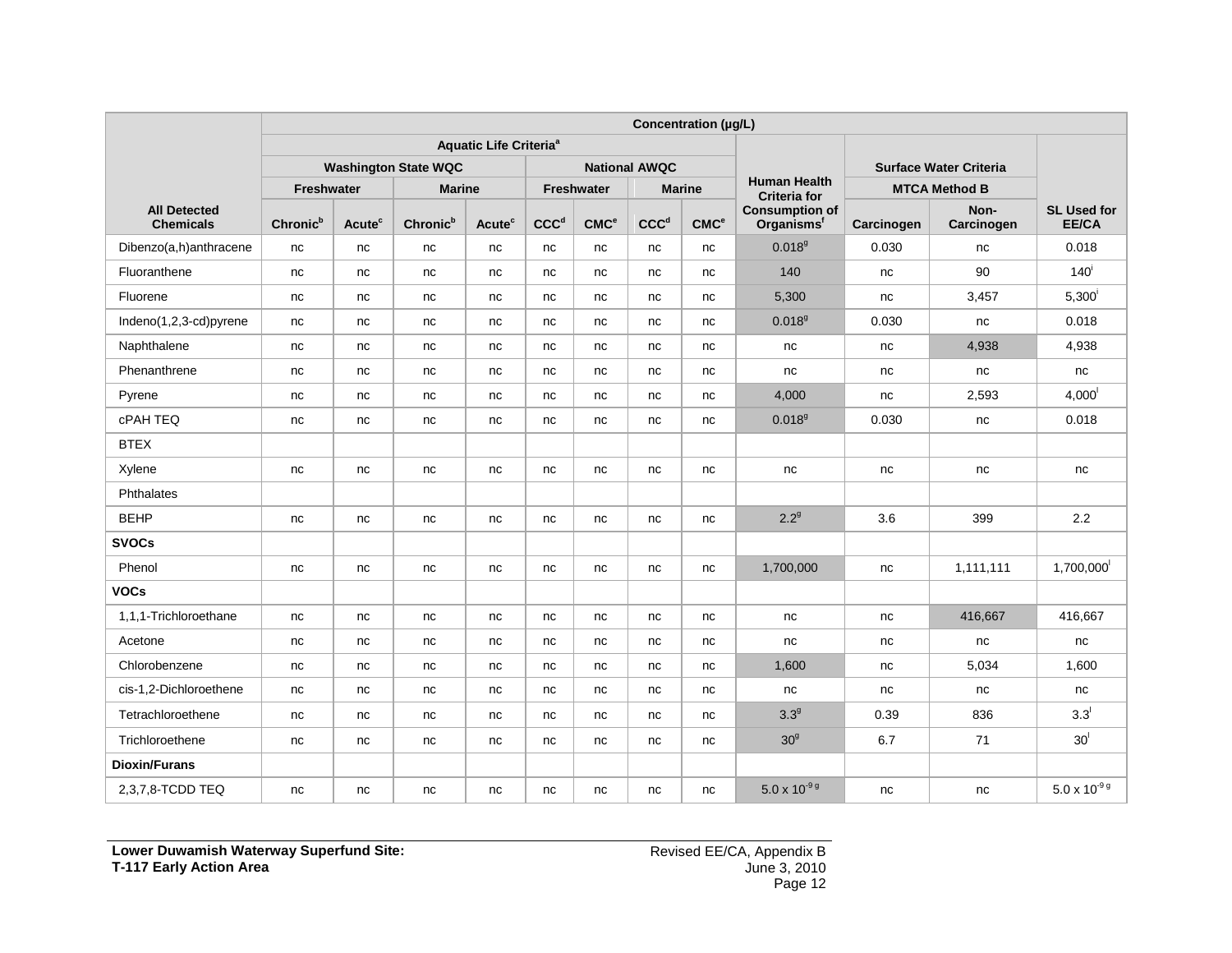- <sup>a</sup> Aquatic life criteria are based on dissolved concentrations for metals (except mercury) and total concentrations for mercury and organic compounds.
- <sup>b</sup> Chronic criteria are 4-day average concentrations not to be exceeded more than once every 3 years on the average, with the exception of pesticide and PCB concentrations, which are 24-hr average concentrations not to be exceeded at any time.
- <sup>c</sup> Acute criteria are 1-hr average concentrations not to be exceeded more than once every 3 years on average, with the exception of silver and pesticide concentrations, which are instantaneous concentrations not to be exceeded at any time, or the PCB concentration, which is a 24-hr average not to be exceeded at any time.
- <sup>d</sup> The CCC is defined as an estimate of the highest concentration of a chemical in surface water to which an aquatic community can be exposed indefinitely without resulting in an unacceptable effect.
- <sup>e</sup> The CMC is defined as an estimate of the highest concentration of a chemical in surface water to which an aquatic community can be exposed briefly without resulting in an unacceptable effect.
- Washington State and national water quality criteria for the protection of human health are the same. Human health criteria are based on dissolved concentrations for all chemicals for marine water for ingestion of organisms only (not water).
- Criteria are based on  $10^{-6}$  excess cancer risk for carcinogenic chemicals.
- WQC represents the inorganic fraction of arsenic.
- The criteria for pentachlorophenol are pH-dependent; a pH of 7 was assumed.
- Criteria for MTCA Method A for groundwater
- Hexavalent chromium criterion used since chromium speciation was not performed
- SL selected based on MTCA Method B CUL development process is higher than MTCA Method B default value.

AWQC – ambient water quality criteria BEHP – bis(2-ethylhexyl) phthalate BTEX – benzene, toluene, ethylbenzene, and xylene CCC – criteria continuous concentration CMC – criteria maximum concentration cPAH – carcinogenic polycyclic aromatic hydrocarbon CUL – cleanup level EE/CA – engineering evaluation/cost analysis MTCA – Model Toxics Control Act na – not applicable nc – no criteria PAH – polycyclic aromatic hydrocarbon PCB – polychlorinated biphenyl SL – screening level SVOC – semivolatile organic compound TEQ – toxic equivalent TCDD – tetrachlorodibenzo-*p*-dioxin TPH – total petroleum hydrocarbons VOC – volatile organic compound WQC – water quality criteria

Italics identify values calculated using a hardness value of 100 mg/L. In most cases, the Washington State WQC and national AWQC are the same. In cases where they are different, the lower of the two values is used.

Gray-shaded values were identified as SLs.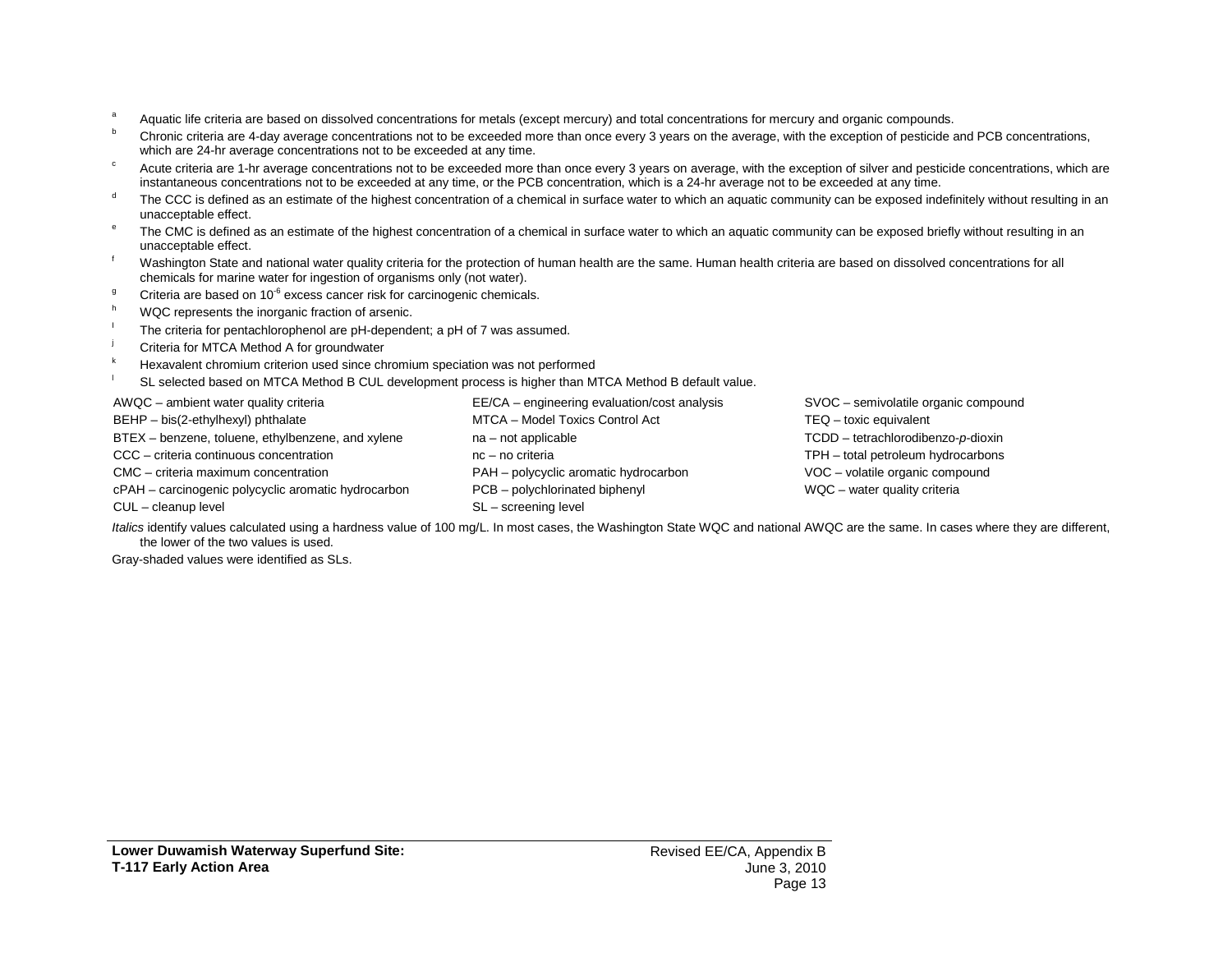Screening was conducted on all chemicals detected in groundwater samples obtained from monitoring wells<sup>[1](#page-14-1)</sup> since [2](#page-14-2)003<sup>2</sup> using the procedures outlined in Section 3.3 of the EE/CA. The contaminants of potential concern (COPCs) were determined to be arsenic, copper, silver, total polychlorinated biphenyls (PCBs), bis(2-ethylhexyl) phthalate (BEHP), carcinogenic polycyclic aromatic hydrocarbons (cPAHs), and TPH (Table B-2).

| <b>COPC</b> | Designated as<br>a COC? | <b>Rationale for COC Selection</b>                                               |
|-------------|-------------------------|----------------------------------------------------------------------------------|
| Arsenic     | yes                     | one or more recent SL exceedance in groundwater                                  |
| Copper      | no                      | concentrations are not significantly different than<br>background concentrations |
| Silver      | yes                     | one or more recent SL exceedance in groundwater                                  |
| <b>PCBs</b> | yes                     | one or more recent SL exceedance in groundwater                                  |
| <b>TPH</b>  | yes                     | one or more recent SL exceedance in groundwater                                  |
| <b>cPAH</b> | yes                     | one or more recent SL exceedance in groundwater                                  |
| <b>BEHP</b> | yes                     | one or more recent SL exceedance in groundwater                                  |

<span id="page-14-0"></span>**Table B-2. Groundwater COPCs and COCs**

BEHP – bis(2-ethylhexyl) phthalate

COC – contaminant of concern

COPC – contaminant of potential concern

cPAH – carcinogenic polycyclic aromatic hydrocarbon

PCB – polychlorinated biphenyl

SL – screening level

TPH – total petroleum hydrocarbons

Under WAC 173-340-730(5)(c), copper was not retained as groundwater contaminants of concern (COCs) because concentrations in the vicinity of the T-117 Upland Study Area are not significantly different than the site specific background populations. Copper concentrations in upgradient wells (wells MW-01, and MW-09 through MW-13) were compared to concentrations in T-117 Upland Study Area wells (wells MW-02 through MW-08R). Copper concentrations between these two data sets are not significantly different and therefore, concentrations at the T-117 Upland Study Area wells are considered background values (see Attachment B-1).

The site-specific background groundwater dissolved copper concentration is 5 ug/L based on the 90th percentile. This concentration is lower, but consistent, with the background concentration (8 ug/L, as established by EPA) calculated for the Boeing Plant 2 site (Environmental Partners 2006).

<span id="page-14-1"></span> <sup>1</sup> MW-01, MW-02, MW-03, MW-04R, MW-05R, MW-06, MW-07, MW-08R, MW-09, MW-10, and MW-11

<span id="page-14-2"></span><sup>2</sup> Data were collected infrequently prior to 2003 from monitoring wells that were not representative of site-wide activities. In addition, monitoring conducted prior to 2003 overlapped source removal activities, making the data less reliable for screening purposes.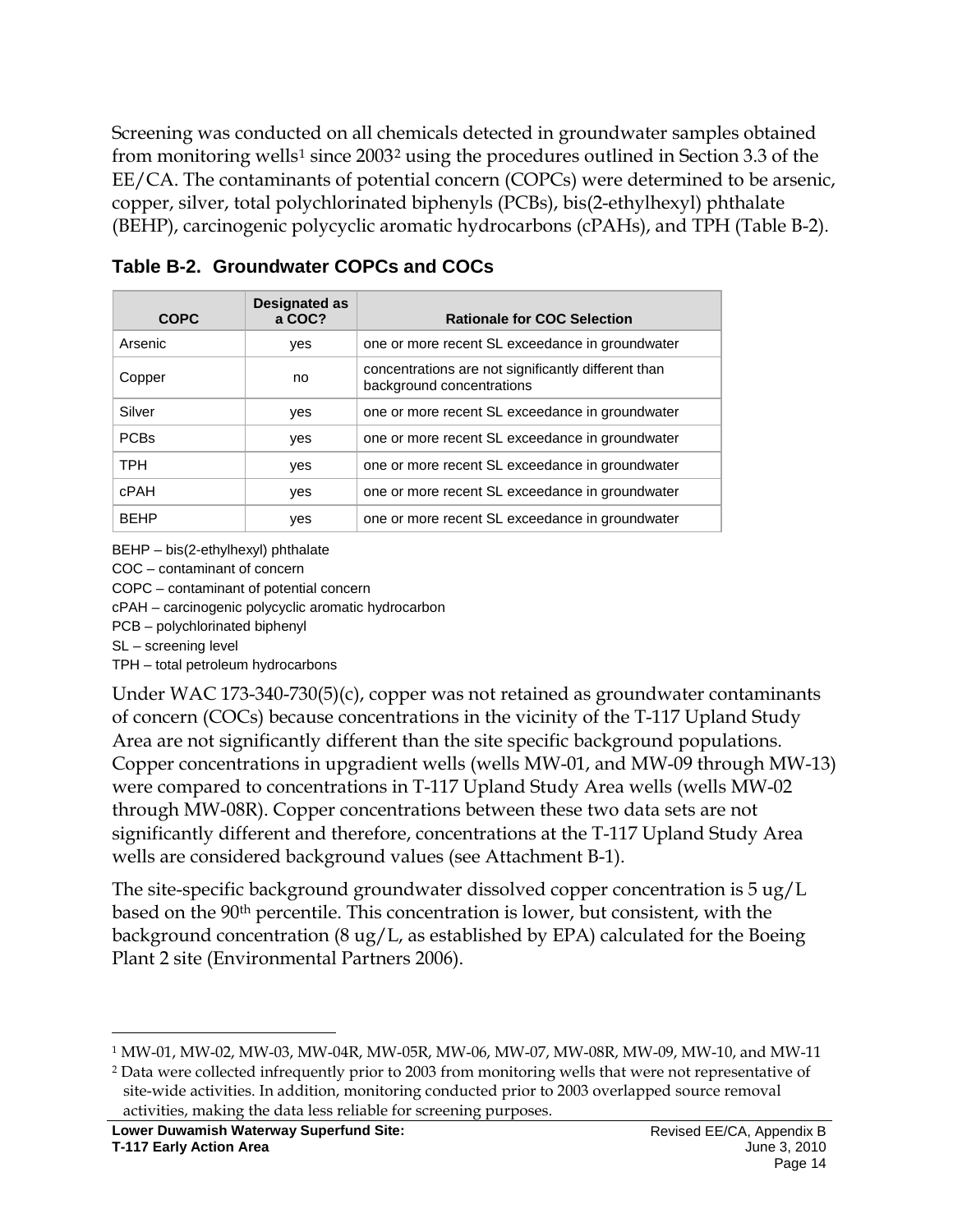These SLs are re-examined in Section B.4 as part of the groundwater RvAL development to ensure the concentrations are also protective of the groundwater recontamination of sediment pathway.

With the exception of dioxins and furans, the groundwater chemistry dataset used for screening was relatively large, both temporally and spatially. Monitoring wells are located throughout the site and are sampled on a routine quarterly schedule. Groundwater sampling events used for this evaluation are summarized in Table B-3.

| <b>Monitoring Well</b> | <b>Sampling Event</b>                                                                                                                          |
|------------------------|------------------------------------------------------------------------------------------------------------------------------------------------|
| MW-02                  | May 2003, January 2004, June 2005, August 2006, March 2008, June 2008, September<br>2008, December 2008, March 2009, May 2009, and August 2009 |
| $MW-03$                | May 2003, March 2008, June 2008, September 2008, December 2008, March 2009, and<br>May 2009                                                    |
| $MW-04R$               | March 2008, June 2008, September 2008, December 2008, March 2009, May 2009, and<br>August 2009                                                 |
| <b>MW-05R</b>          | March 2008, June 2008, September 2008, December 2008, March 2009, May 2009, and<br>August 2009                                                 |
| MW-06                  | January 2004, June 2005, March 2008, June 2008, September 2008, December 2008,<br>March 2009, and May 2009                                     |
| MW-07                  | June 2005, August 2006, March 2008, June 2008, September 2008, December 2008, March<br>2009, May 2009, and August 2009                         |
| <b>MW-08R</b>          | March 2008, June 2008, September 2008, December 2008, March 2009, May 2009, and<br>August 2009                                                 |

<span id="page-15-0"></span>**Table B-3. Monitoring well sampling events**

Dioxins and furans were sampled during the fourth quarter 2008 groundwater sampling event from site wells selected to represent the overall site conditions (MW-05R, MW-08R, and MW-10). Only a single congener (1,2,3,4,6,7,8,9-octachloro dibenzo*p*-dioxin) was detected and in only one well (MW-10). The dioxin and furan concentrations from this well were below the applicable SL. Further analysis of dioxins and furans will be performed as part of the routine groundwater monitoring program to verify these results.

# <span id="page-15-1"></span>**B.3 GROUNDWATER REMOVAL ACTION LEVELS**

The Groundwater RvALs were calculated or developed using:

- MTCA Method B (Equations 720-1 and 720-2, WAC 173-340-720)
- $\triangle$  ARARs
- Surface water protection using MTCA Equation 730-2 with a site-specific fish consumption rate of 57 g/day and a fish diet fraction of 1 for the Duwamish corridor and Elliott Bay based on the King County Asian Pacific Islander seafood consumption survey
- CULs from MTCA based on background concentrations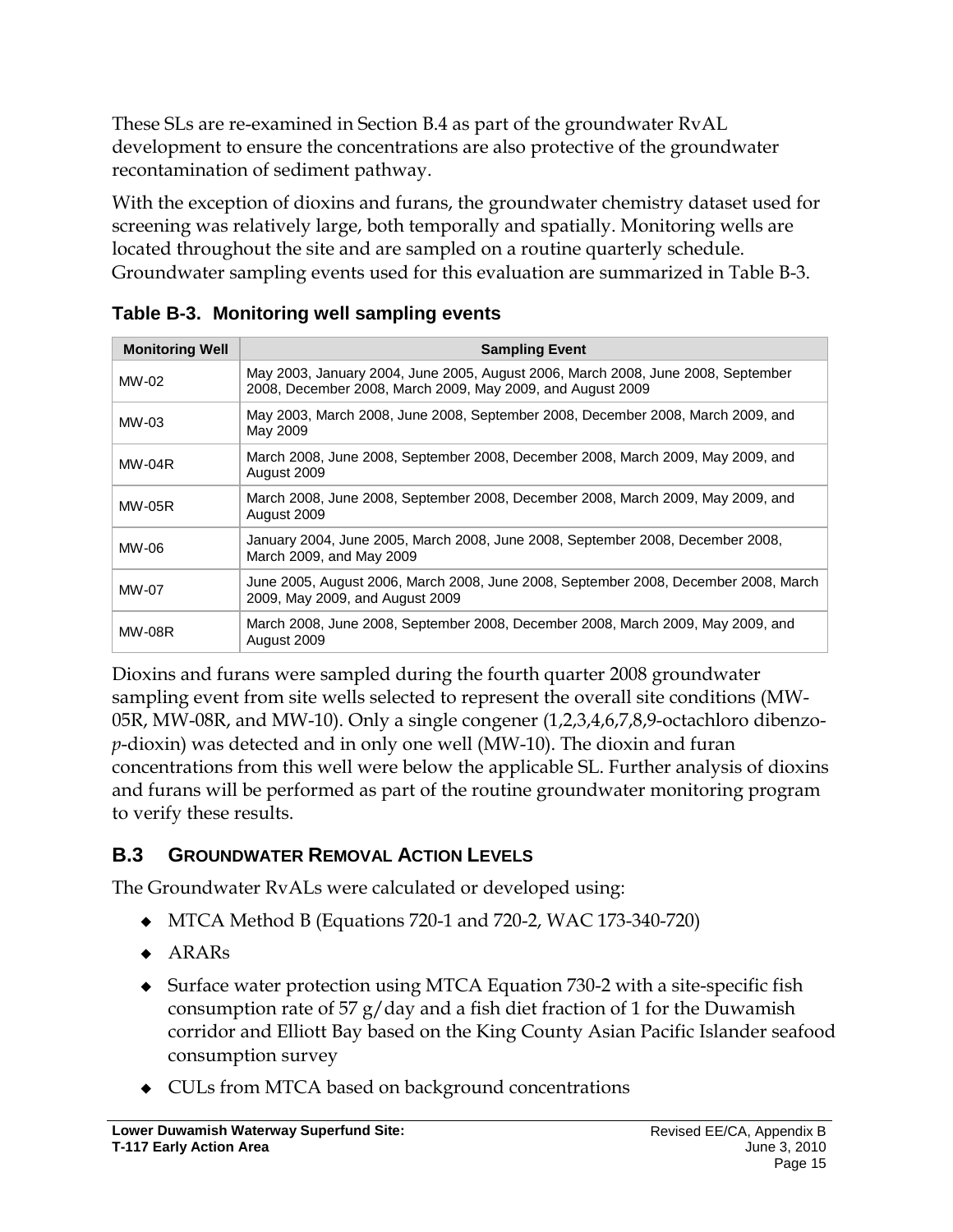CULs based on site-specific background concentrations

Because groundwater in the vicinity of the T-117 Upland Study Area is not potable, as described in the first part of this appendix, MTCA cancer risks for groundwater ingestion were not calculated. The total cancer risk was calculated (Table B-4) based on surface water protection using MTCA Equation 730-2 as modified. The total cancer risk for groundwater protective of surface water was less than  $1 \times 10^{-6}$ , below the acceptable total risk range threshold of 10-5. The hazard quotient (HQ), calculated using MTCA Equation 730-1, was 0.01, well below the acceptable total HQ of 1. Comprehensive Environmental Response, Compensation, and Liability Act (CERCLA) risks were not calculated for groundwater, inasmuch as it is not suitable for domestic use.

Table B-4 is developed using the MTCA framework for evaluating potential cleanup levels that protects human health and environmental receptors. RvALs for the T-117 NTCRA are premised upon these CULs. Table B-4 also identifies the state and federal laws that are applicable. Under MTCA, cleanup standards consist of the following:

- The concentration of a hazardous substance that protects human health and the environment (cleanup level)
- The location on the site where the cleanup level must be attained (point of compliance)
- Other regulatory requirements that apply to a cleanup action because of the type of action and/or the location of the site

Each of these is included in Table B-4. As presented below, in Table B-4, the groundwater COCs for the T-117 Upland Study Area includes arsenic, silver, PCBs, TPH, cPAH TEQ, and BEHP. The derivation of the RvALs for each COC is discussed below.

# **Arsenic**

Arsenic background values were determined based on the MTCA Method A table value. A site specific background value was not calculated because of the small sample set and elevated reporting limits. Reporting limits, for select sampling events, are significantly greater than the MTCA Method A table value. The arsenic RvAL is 5 µg/L.

# **Silver, TPH, and BEHP**

Silver and BEHP RvALs are based on the protection of surface water. RvALs were derived from published standards defined in the clean water act. The silver RvAL is 1.9  $\mu$ g/L and the BEHP RvAL is 1.7  $\mu$ g/L. The TPH RvAL is based on the MTCA Method A table value since no surface water quality criterion is available. The TPH RvAL is 500 ug/L.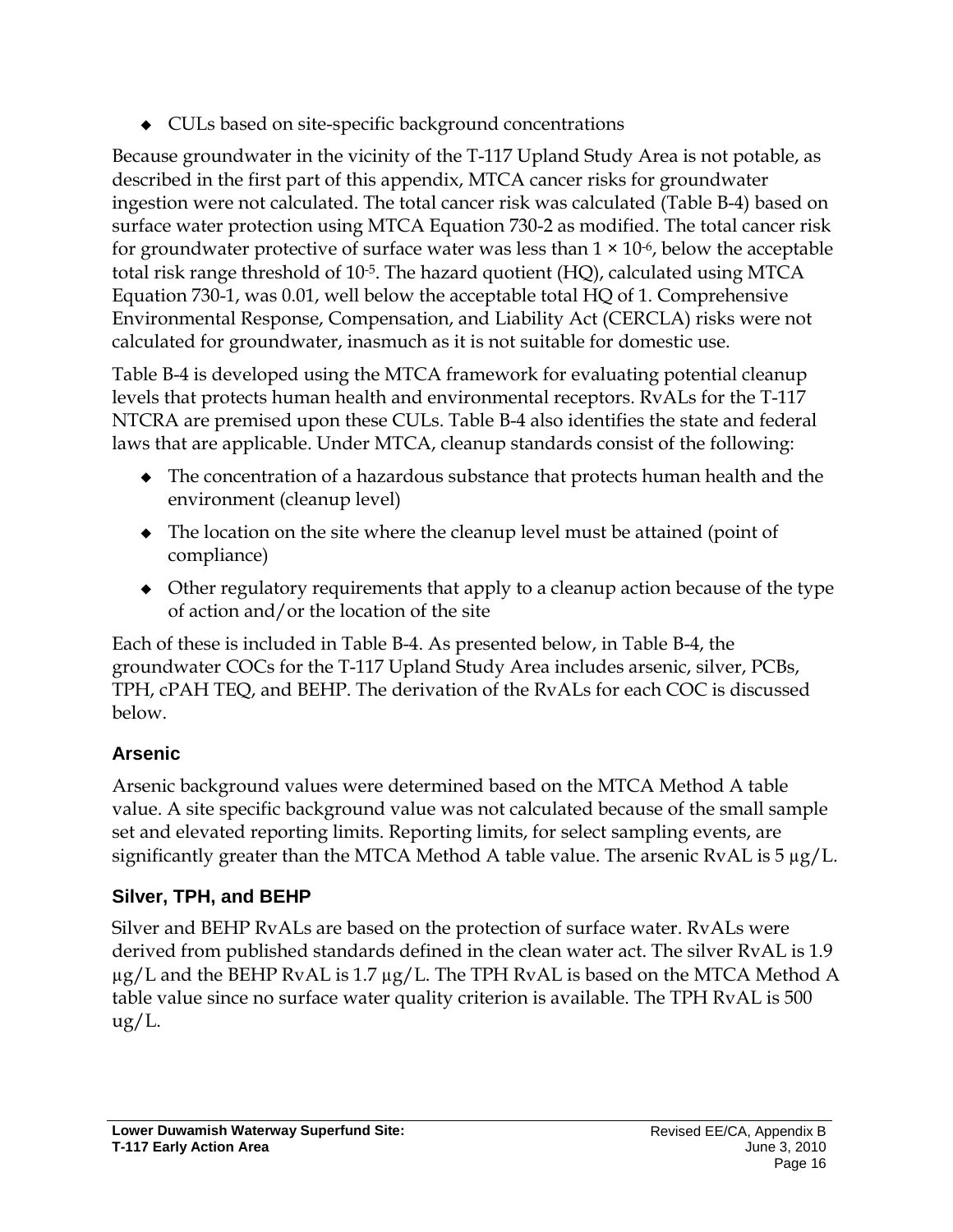### **Total PCBs and cPAH TEQ**

Total PCBs and cPAH TEQ RvALs are based on the practical qualitative limit, which represents the practical level that analytical laboratories can sample and report results at. The RvAL for total PCBs are 0.01 µg/L and the RvAL for cPAH TEQ is 0.15 µg/L.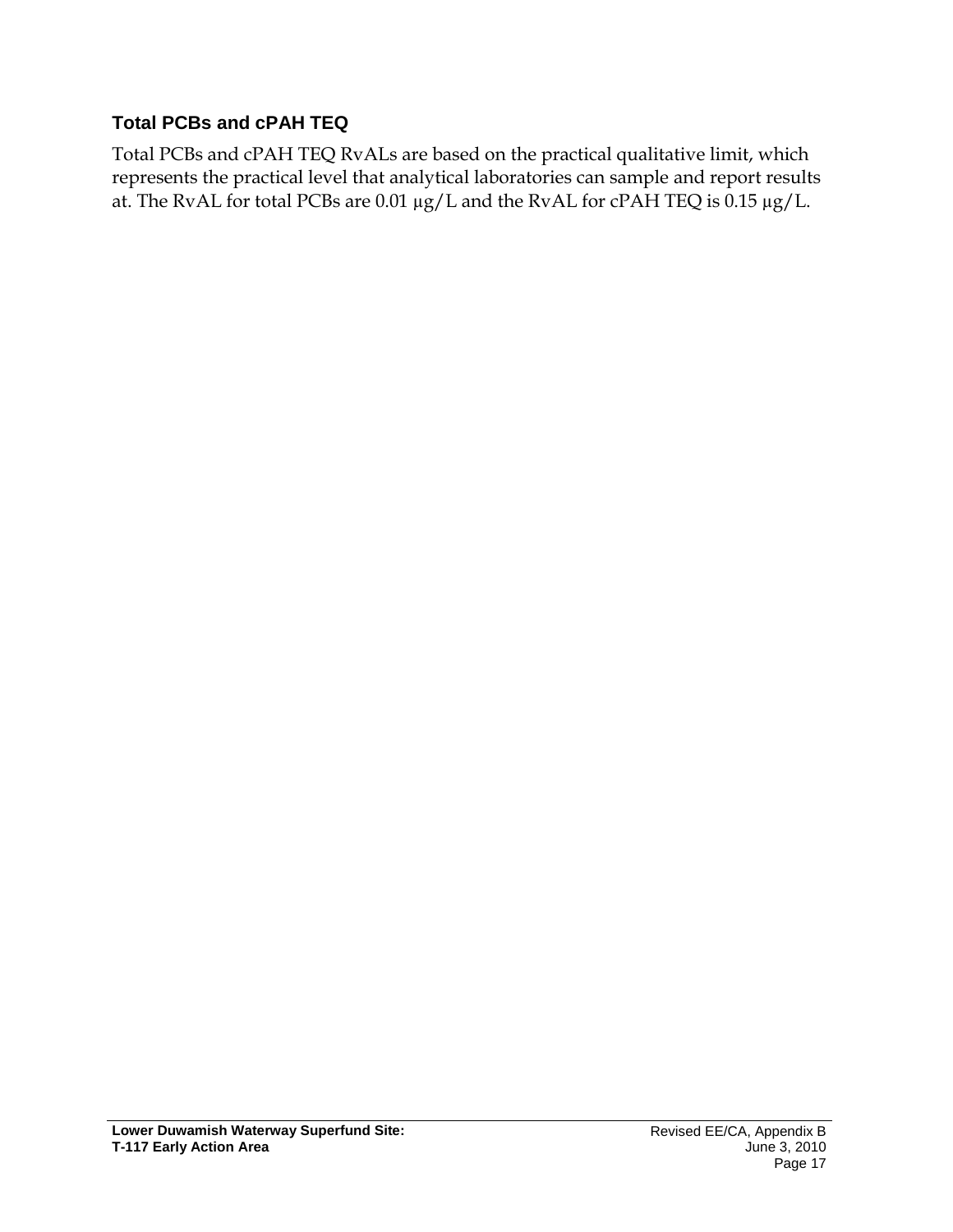<span id="page-18-0"></span>

| <b>MTCA Regulation</b><br>(WAC 173-340) | <b>Basis</b>                                                | <b>TPH</b><br>(Heavy Oil<br>Range) <sup>a</sup> | <b>Total cPAH</b><br><b>TEQ</b> | <b>BEHP</b>        | <b>Total PCBs</b>  | <b>Silver</b>      | <b>Arsenic</b>     | <b>Total Risk</b>  |
|-----------------------------------------|-------------------------------------------------------------|-------------------------------------------------|---------------------------------|--------------------|--------------------|--------------------|--------------------|--------------------|
| <b>Surface Water</b>                    |                                                             |                                                 |                                 |                    |                    |                    |                    |                    |
| 730(3)(b)(i)(A)                         | WAC 173-201A, marine $(\mu g/L)^b$                          | nc                                              | nc                              | nc                 | 0.03               | 1.9                | 36                 |                    |
| 730(3)(b)(i)(B)                         | Sec. 304, CWA, marine, chronic<br>$(\mu g/L)^c$             | nc                                              | nc                              | nc                 | 0.03               | 1.9                | 36                 |                    |
| 730(3)(b)(i)(B)                         | Sec. 304, CWA, organism only<br>$(\mu g/L)^c$               | nc                                              | 0.018                           | 2.2                | 0.000064           | nc                 | 0.14               |                    |
|                                         | 40CFR131, NTR, marine, chronic<br>$(\mu g/L)^d$             | nc                                              | nc                              | nc                 | 0.03               | 1.9                | 36                 |                    |
| 730(3)(b)(i)(C)                         | 40CFR131, NTR, organism only<br>$(\mu g/L)^d$               | nc                                              | 0.031                           | 5.9                | 0.00017            | nc                 | 0.14               |                    |
|                                         | environmental effects (µg/L)                                | nc                                              | nc                              | nc                 | nc                 | nc                 | nc                 |                    |
| 730(3)(b)(ii)                           | appropriate ARAR (µq/L)                                     | nc                                              | 0.0180                          | 2.2                | 0.000064           | 1.9                | 5                  |                    |
|                                         | CPF (kg-day/mg)                                             | na                                              | 7.3                             | 0.014              | $\overline{2}$     | na                 | 1.5                |                    |
|                                         | oral RfD (mg/kg day)                                        | na                                              | na                              | 0.02               | na                 | 0.005              | 0.0003             |                    |
|                                         | <b>BCF</b>                                                  | na                                              | 30                              | 130                | 31,000             | 0.5                | 44                 |                    |
|                                         | cancer risk                                                 | na                                              | $1 \times 10^{-6}$              | $1 \times 10^{-6}$ | $1 \times 10^{-6}$ | na                 | $1 \times 10^{-4}$ | $1 \times 10^{-4}$ |
|                                         | hazard quotient                                             | na                                              | na                              | 0.012              | na                 | $2 \times 10^{-4}$ | 0.597              | 0.609              |
| 730(3)(b)(iii)(A)                       | human health, fish consumption,<br>non-carcinogen (µg/L)    | nc                                              | nc                              | 399                | nc                 | 25,926             | 17.7               |                    |
| 730(3)(b)(iii)(B)                       | human health, fish consumption,<br>carcinogen (µg/L)        | nc                                              | 0.014                           | 1.7                | 0.00005            | nc                 | 0.047              |                    |
|                                         | human health, fish consumption,<br>petroleum mixture (µg/L) | 500                                             | na                              | na                 | na                 | na                 | na                 |                    |
| 730(3)(b)(iii)(C)                       | preliminary CUL (µg/L)                                      | 500                                             | 0.014                           | 1.7                | 0.00005            | 1.9                | 0.047              |                    |
|                                         | cancer risk                                                 | na                                              | $1 \times 10^{-6}$              | $1 \times 10^{-6}$ | $1 \times 10^{-6}$ | na                 | $1 \times 10^{-6}$ | $4 \times 10^{-6}$ |

#### **Table B-4. T-117 Upland Study Area groundwater removal action levels**

**Lower Duwamish Waterway Superfund Site: T-117 Early Action Area**

Revised EE/CA, Appendix B June 3, 2010 Page 18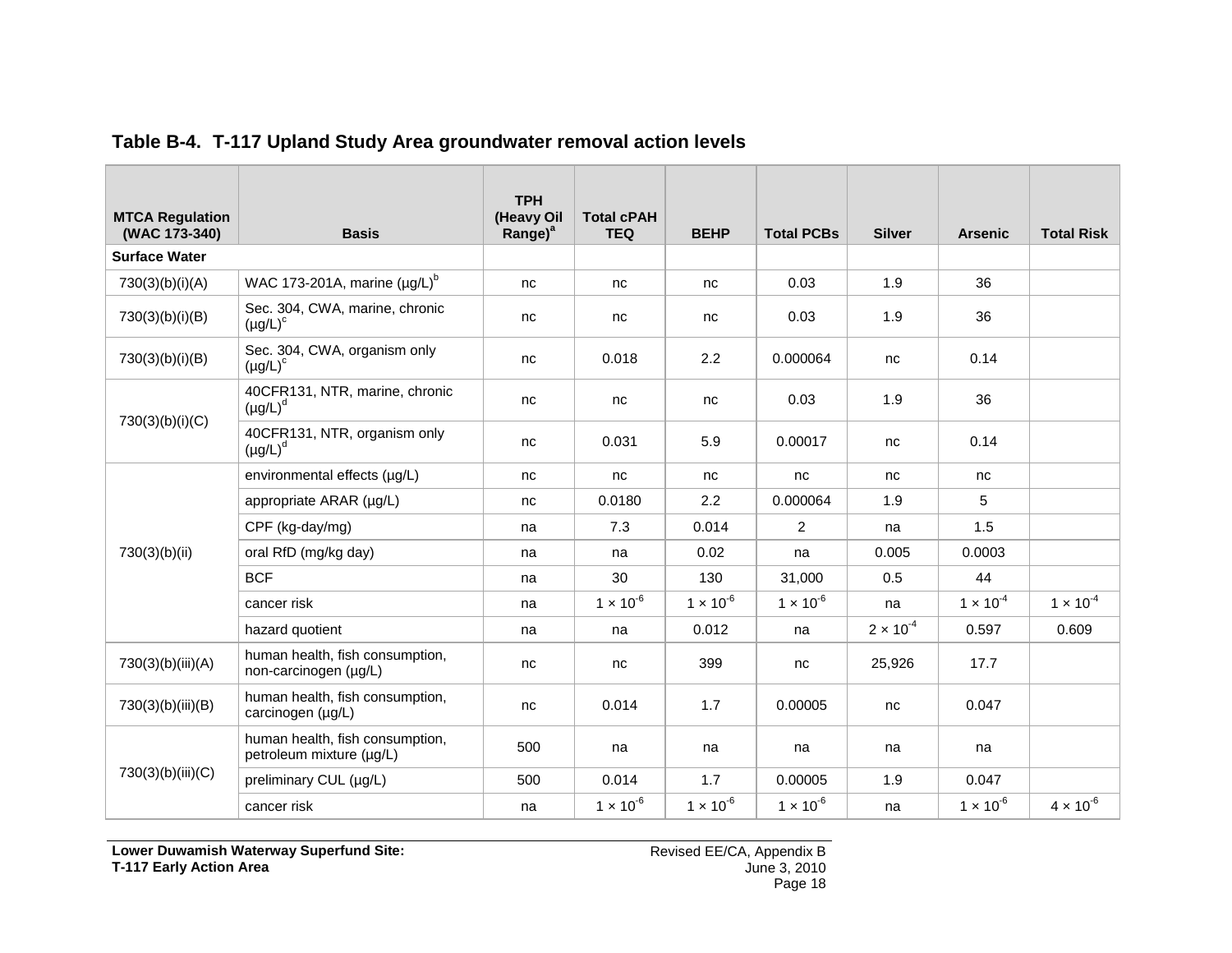| <b>MTCA Regulation</b><br>(WAC 173-340) | <b>Basis</b>                                      | <b>TPH</b><br>(Heavy Oil<br>$Range)^a$ | <b>Total cPAH</b><br><b>TEQ</b> | <b>BEHP</b>        | <b>Total PCBs</b>  | <b>Silver</b>     | <b>Arsenic</b>     | <b>Total Risk</b>  |
|-----------------------------------------|---------------------------------------------------|----------------------------------------|---------------------------------|--------------------|--------------------|-------------------|--------------------|--------------------|
|                                         | hazard quotient                                   | na                                     | na                              | 0.009              | na                 | 0.0002            | 0.006              | 0.015              |
|                                         | PQLs $(\mu g/L)^e$                                | 250/500                                | 0.15                            | 1.0                | 0.01               | 0.02              | 0.02               |                    |
| 700(6)(d)                               | background (µg/L)                                 | not<br>calculated                      | not<br>calculated               | not<br>calculated  | not<br>calculated  | not<br>calculated | not<br>calculated  |                    |
| 730                                     | $CUL$ ( $\mu g/L$ )                               | 500                                    | 0.15                            | 1.7                | 0.01               | 1.9               | 0.05               |                    |
| Groundwater                             |                                                   |                                        |                                 |                    |                    |                   |                    |                    |
|                                         | MCL, SDWA (µg/L)                                  | nc                                     | nc                              | 6.0                | 0.5                | nc                | 10                 |                    |
| 720(4)(b)(i)                            | MCLG for non-carcinogens, SDWA<br>$(\mu g/L)$     | nc                                     | nc                              | nc                 | nc                 | 100               | 10                 |                    |
|                                         | MCL, WSDOH (µg/L)                                 | nc                                     | nc                              | nc                 | nc                 | nc                | nc                 |                    |
|                                         | protect surface water (from above)<br>$(\mu g/L)$ | 500                                    | 0.014                           | 1.7                | 0.00005            | 1.9               | 0.05               |                    |
| 720(4)(b)(ii)                           | preliminary CUL (µg/L)                            | 500                                    | 0.014                           | 1.7                | 0.00005            | 1.9               | 0.05               |                    |
|                                         | cancer risk                                       | na                                     | $1 \times 10^{-6}$              | $1 \times 10^{-6}$ | $1 \times 10^{-6}$ | na                | $1 \times 10^{-6}$ | $4 \times 10^{-6}$ |
|                                         | hazard quotient                                   | na                                     | na                              | 0.009              | na                 | 0.0002            | 0.006              | 0.015              |
|                                         | PQLs $(\mu g/L)^e$                                | 250/500 <sup>t</sup>                   | 0.15                            | 1.0                | 0.01               | 0.02              | 0.5                |                    |
| 700(6)(d)                               | background (µg/L) <sup>g</sup>                    | na                                     | na                              | na                 | na                 | na                | 5                  |                    |
| 720                                     | CUL $(\mu g/L)^h$                                 | 500                                    | 0.15                            | 1.7                | 0.01               | 1.9               | 5                  |                    |
| 720(8)(e)                               | shoreline compliance level                        | 12,500                                 | 0.15                            | 42.5               | 0.01               | 47.5              | 5                  |                    |

Note: Equation 730-2 in MTCA was modified to include the site-specific Asian Pacific Islander fish consumption rate of 57 g/day and fish diet fraction of 1 for the Duwamish corridor and Elliott Bay. The EPA consumption rate for the LDW of 97 g/day is not appropriate for the computation of MTCA surface water CULs.

a NWTPH-Dx (diesel- plus lube oil-ranges).

 $b$  Table 240(3) WAC 173-201A.

<sup>c</sup> National recommended water quality criteria (EPA 2002).

 $d = 40$ CFR131.35, revised July 1, 2003.

<sup>e</sup> PQL assumes a single Aroclor (1260) for PCBs and incorporates the TEF calculation for cPAH.

 $\frac{1}{2}$  250 µg/L is the diesel-range PQL; 500 µg/L is the lube oil-range PQL.

<sup>g</sup> Background groundwater concentration for arsenic is based on MTCA Method A.

**Lower Duwamish Waterway Superfund Site: T-117 Early Action Area**

Revised EE/CA, Appendix B June 3, 2010 Page 19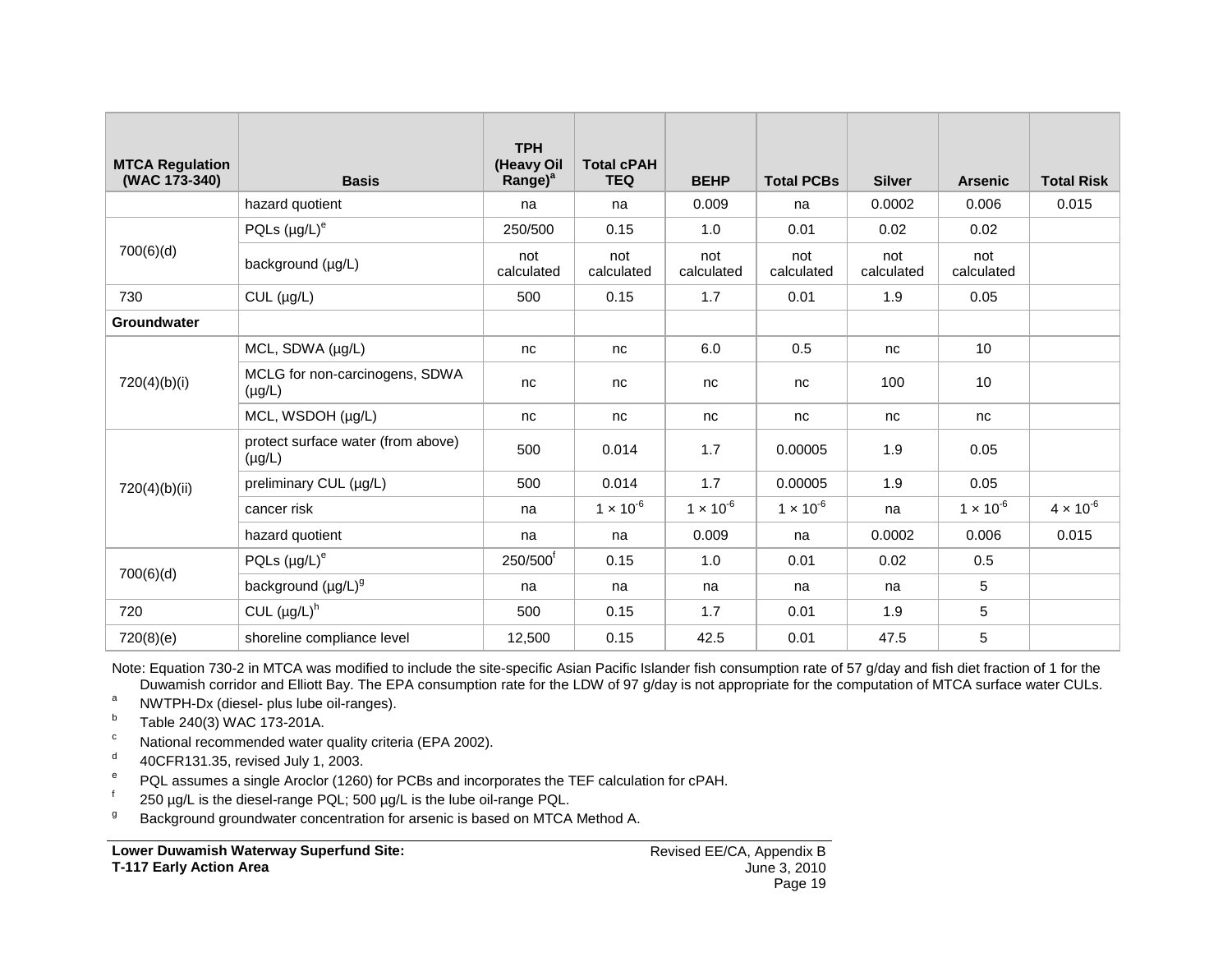- <sup>h</sup> CULs are MTCA-defined CULs. These serve as a basis for the RvALs throughout the EE/CA. Human health surface water quality criteria based on bioaccumulation have been conservatively assumed to apply to groundwater discharges even though the applicability of these criteria is uncertain.
- ARAR applicable or relevant and appropriate requirement
- BCF bioconcentration factor
- BEHP bis(2-ethylhexyl) phthalate
- CFR Code of Federal Regulations
- cPAH carcinogenic polycyclic aromatic hydrocarbon
- CPF carcinogenic potency factor
- CUL cleanup level
- CWA Clean Water Act
- EE/CA engineering evaluation/cost analysis
- EPA US Environmental Protection Agency
- LDW Lower Duwamish Waterway
- MCL maximum contaminant level MCLG – maximum contaminant level goal
- MTCA Model Toxics Control Act
- na not applicable
- nc no criteria
- NTR National Toxics Rule
- NWTPH-Dx Northwest total petroleum hydrocarbons diesel and lube oil PCB – polychlorinated biphenyl
- PQL practical quantitation limit

RfD – reference dose RvAL – removal action levels SDWA – Safe Drinking Water Act TEF – toxic equivalency factor TPH – total petroleum hydrocarbons WAC – Washington Administrative Code WSDOH – Washington State Department of Health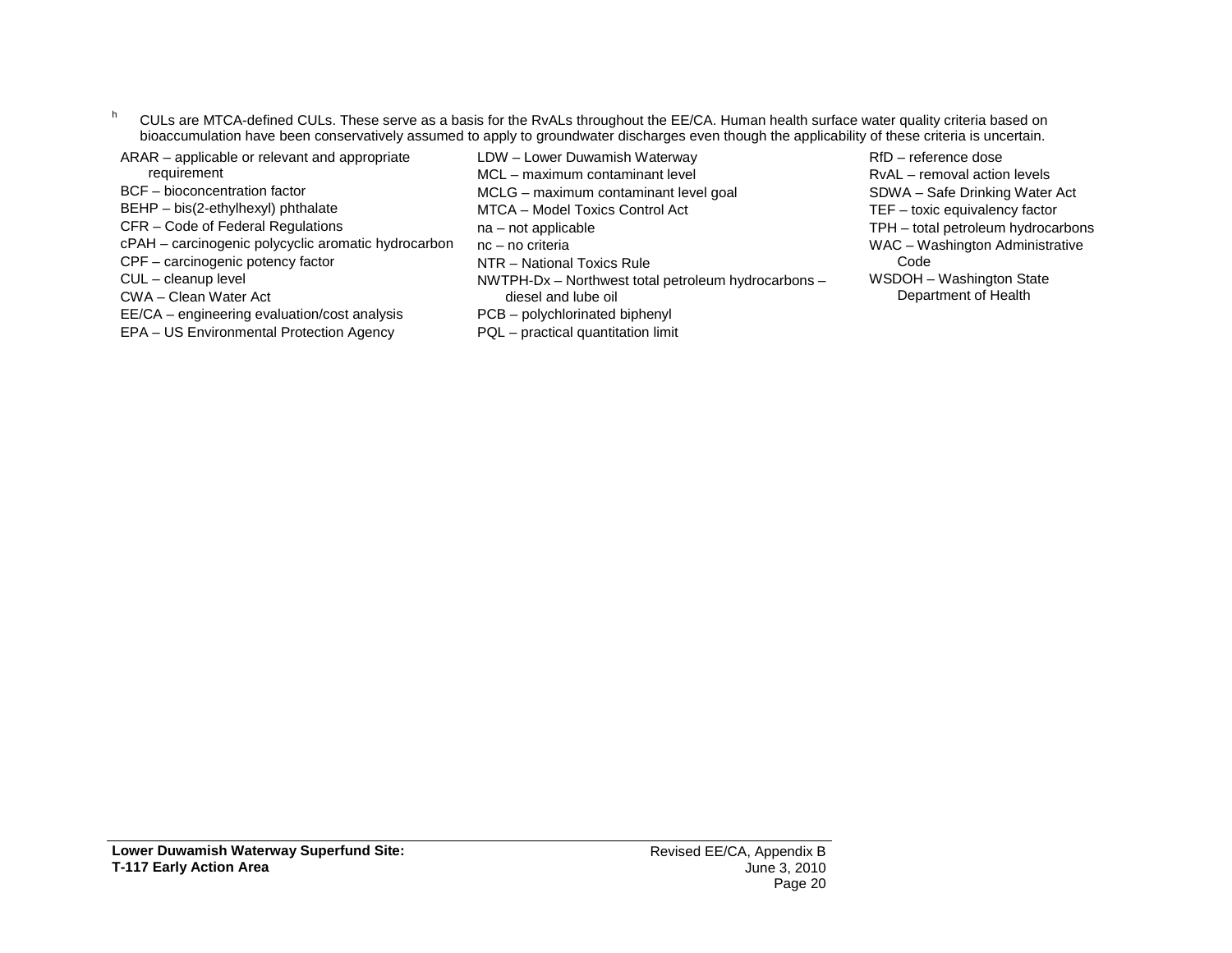SLs based on surface water protection for cPAH (0.018  $\mu$ g/L) and PCBs (6.4 x 10<sup>-5</sup>  $\mu$ g/L) were below their respective practical quantitation limits (PQLs) (0.15 µg/L for cPAH and 0.01 µg/L for PCBs). Under WAC 173-340-730(5)(c), groundwater CULs (Table B-4) were adjusted to match the PQLs. The RvAL based on surface water protection (0.047  $\mu$ g/L) for arsenic was below background (5 ug/L), the CUL for arsenic was adjusted to the background level<sup>[3](#page-21-0)</sup>.

The final RvALs for the T-117 Upland Study Area are based on the above-described CULs and are as follows:

- $\triangleleft$  PCBs: 0.01 µg/L, adjusted to the PQL
- $\blacklozenge$  TPH: 500 µg/L
- cPAHs:  $0.15 \mu g/L$ , adjusted to the PQL
- $\triangleleft$  BEHP: 1.7 µg/L
- $\bullet$  Silver: 1.9 µg/L
- $\triangleleft$  Arsenic: 5 ug/L, adjusted to background

The point of compliance for these RvALs is the point of exposure or the location where groundwater discharges to surface water (see Figure 4-1 in Section 4 of the EE/CA). MTCA allows for consideration of natural attenuation between upland monitoring wells and the point of exposure (WAC 173-340-720(8)(e)). A shoreline well compliance level can be derived by multiplying the RvAL by the estimated attenuation factor associated with groundwater migration between the shoreline and the point of discharge to surface water. Compliance with the RvAL can be evaluated by comparing shoreline monitoring well data to the derived shoreline compliance level.

As groundwater discharges to surface water in a tidal environment, surface water (river water) infiltrates into the ground at high tide and mixes with groundwater. Typical attenuation factors for unconfined aquifers discharging to tidally-influenced surface waters are discussed in Section 2 of the EE/CA. These attenuation factors should not be confused with dilution factors based on mixing zones, which are not permitted under either MTCA or CERCLA.

Attenuation factors are greater where the following conditions are found:

- The surface water at high tide has more surface area through which to infiltrate (a more gentle beach slope, greater tidal range).
- There is more hydraulic head driven by a greater tidal range.

<span id="page-21-0"></span><sup>&</sup>lt;sup>3</sup> The Arsenic RvAL is based on background values. Arsenic background values were determined based on the MTCA Method A table value. A site specific background value was not calculated because of the small sample set and elevated reporting limits. Reporting limits, for select sampling events, are significantly greater than the MTCA Method A table value.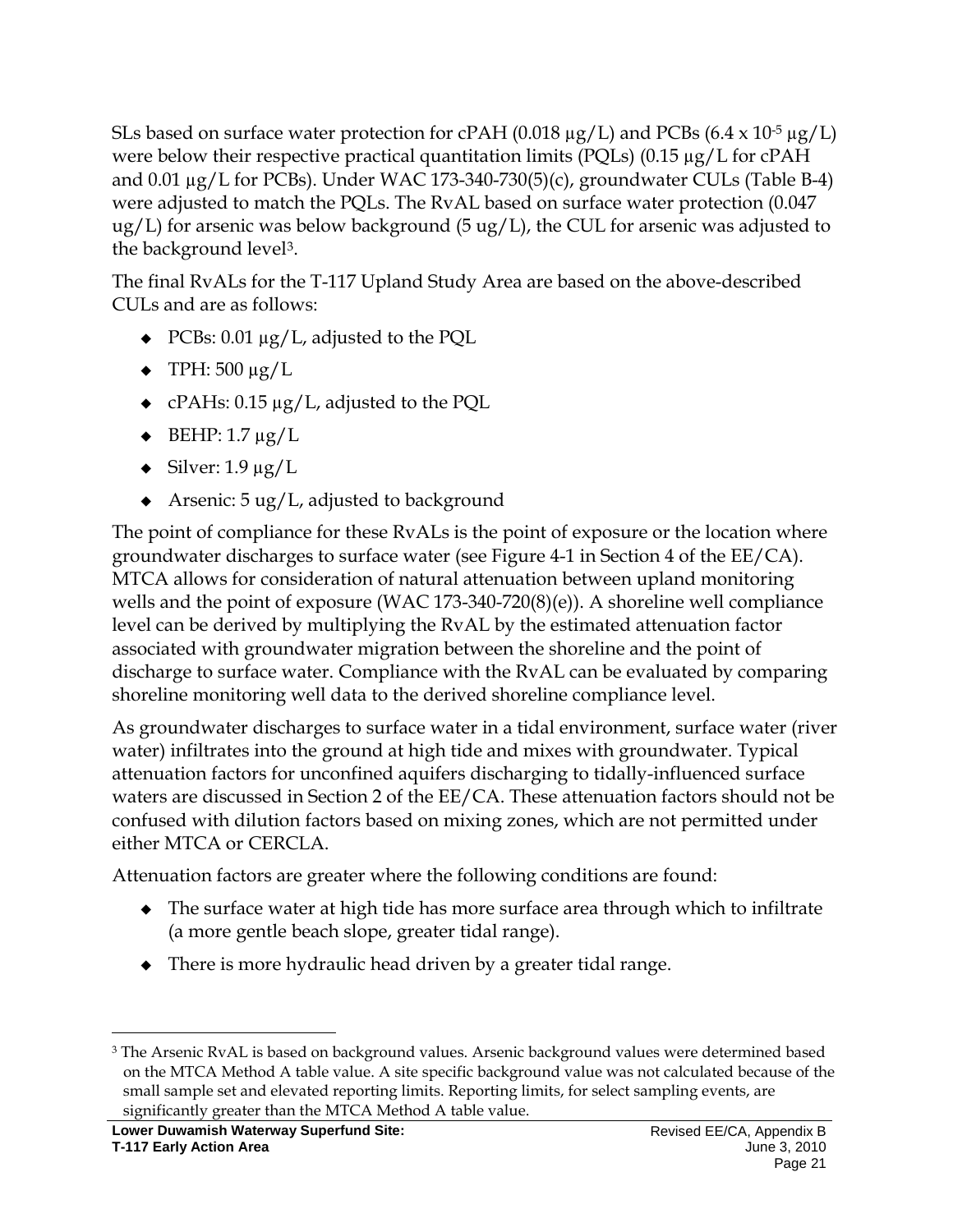- The hydraulic conductivity of the shoreline soil is greater and allows more infiltration.
- There is less net groundwater discharge because of lower hydraulic gradient toward the river or thinner saturated thickness.

Average attenuation factors based on empirical data from 13 tidally influenced sites (only one of which is local) ranged from 1.3 to 135 (Table B-5); the tidal range for the 12 non-local sites was significantly less than that in the vicinity of the T-117 EAA. This value was also at the lower end of the range for similar sites with much smaller tidal ranges and considered to be conservative. The attenuation factor of 50 derived for the local site along the LDW was based on a modeling study (CALIBRE 2008). Relevant T-117 EAA physical site information is provided in Table B-5 for comparison.

Shoreline groundwater compliance levels were developed by multiplying the preliminary RvALs in Table B-4 with an attenuation factor of 25. The shoreline compliance levels are shown in the last row of Table B-4. These concentrations are equal to the RvAL for cPAHs and PCBs where the RvAL was based on an adjustment to the PQL. To assess compliance with the groundwater RvALs, shoreline groundwater well data can be compared to the compliance levels to assess compliance with the RvAL at the point of discharge. Since these attenuation factors are sensitive to site-specific hydrogeologic conditions and monitoring well positions relative to the shoreline, these attenuation factors will be reassessed during remedial design and after the removal action is complete.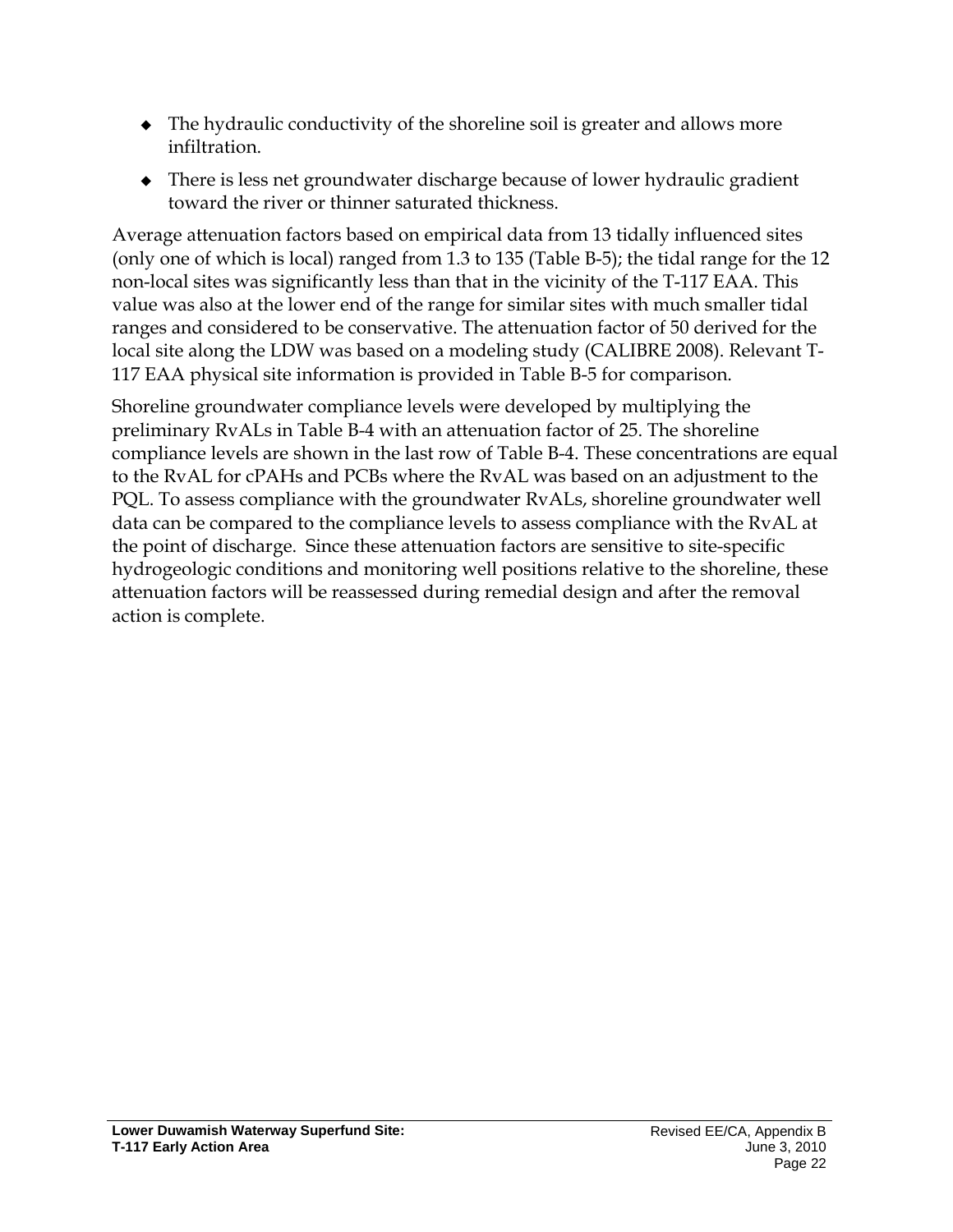#### <span id="page-23-0"></span>**Table B-5. Literature survey of attenuation factors for groundwater-surface water interaction**

|                                                                           |            |                          |             | <b>Attenuation Factor</b>                                                                                                                                                               |                                  |                           |                                                     |                  |                                                  |           |                                                                                               |                                         |
|---------------------------------------------------------------------------|------------|--------------------------|-------------|-----------------------------------------------------------------------------------------------------------------------------------------------------------------------------------------|----------------------------------|---------------------------|-----------------------------------------------------|------------------|--------------------------------------------------|-----------|-----------------------------------------------------------------------------------------------|-----------------------------------------|
| <b>Site Location</b>                                                      | <b>Min</b> | Max                      | Avg.        | <b>Notes on Attenuation Factor Estimate</b>                                                                                                                                             | <b>Beach Slope</b>               | <b>Tidal Range</b><br>(m) | Avg. Hydraulic<br>Conductivity (m/d)                |                  | Hydraulic Gradient   Sat. Thickness (m)          | Confined? | <b>Soil Description</b>                                                                       | <b>Source</b>                           |
| Abe River Outlet, Suruga, Japan                                           |            |                          | 11          | Based on seepage meters. Value considered a low<br>estimate: "freshwater % estimated to be at most 9%.                                                                                  | flat, alluvial fan               | 0.8                       | 8.8 (2.0 to 15.5)                                   | na               | na                                               | No        | silt, sand, and gravel                                                                        | Taniquchi et<br>al.(2005a)              |
| Boeing, Lower Duwamish<br>Waterway, Seattle, WA                           |            |                          | 50          | Based on modeling.                                                                                                                                                                      | na                               | $-4$                      | 120                                                 | 0.0011           | $17 - 21$                                        | No        | unconsolidated silty to clean,<br>fine to medium sand with<br>discontinuous interbeds of silt | <b>CALIBRE (2008)</b>                   |
| Chesapeake Bay, VA                                                        |            |                          | 10          | Average based on Rn tracer study.                                                                                                                                                       | na                               | 0.9                       | na - 70% porosity in<br>estuary surface<br>sediment | na               | na                                               | No        | porous silty loams and sand                                                                   | Hussain et al. (1999)                   |
| Cockburn Sound, Western<br>Australia                                      | 5          | 15                       | 10          | Based on temperature tracer studies and seepage<br>meters.                                                                                                                              | na                               | 0.8                       | na                                                  | na               | 30                                               | No        | Sand                                                                                          | Taniguchi et al. (2003)                 |
| Columbia Aquifer, Cherrystone<br>Inlet of Chesapeake Bay, VA              |            |                          | 7.3         | Based on elevation gradients, conductivity<br>measurements, and salinity. Average during July<br>1994.                                                                                  | 7%                               | 0.85                      | 1.68 (0.34 to 4.61)                                 | 0.0014 to 0.0089 | 8.5                                              | No        | fine sandy loam                                                                               | Robinson, Gallagher,<br>and Reay (1998) |
| Columbia Aquifer, Cherrystone<br>Inlet of Chesapeake Bay, VA              |            |                          | 15.1        | Modeling, with comparison to empirical data. Also<br>cited in Urish and McKenna (2004).                                                                                                 | shallow, low<br>slope            | 0.85                      | 2.48 (0.34 to 4.61)                                 | 0.005            | 8.5                                              | No        | Pleistocene sediments, silty<br>sands to gravely sands                                        | Robinson and<br>Gallagher (1999)        |
| Indian River Lagoon/Banana<br>River Lagoon, FL                            | 60         | 133                      | 83          | Based on Ra, Rn tracers and seepage meters.                                                                                                                                             | na                               | 0.1                       | porosity: 0.37 to 0.48                              | na               | 0.5 (thickness of<br>permeable surface<br>layer) | <b>No</b> | permeable sands, shell hash.<br>and some fine-grained<br>sediment                             | Cable et al. (2004)                     |
| Manila Bay, Philippines                                                   |            |                          | 135         | Based on Rn tracers, seepage meters and modeling.                                                                                                                                       | 5 to 15% slopes<br>in the upland |                           | $3.7$ (2.2 to 5.1)                                  | 0.017            | $21 - 34$                                        | No        | sand- to gravel-sized<br>volcaniclastic sediments                                             | Taniguchi et al.<br>(2005b)             |
| Model demonstrated with data<br>from South Atlantic Bight (NC,<br>GA, FL) |            |                          | 25          | Based on modeling - including wave action and tidal<br>action.                                                                                                                          | 20%                              | 1.5                       | 0.001                                               | na               | 30                                               | No.       | beach sand                                                                                    | Li et al. (1999)                        |
| Nauset Marsh Embayment, Cape<br>Cod, MA (Nauset Bay and Town<br>Cove)     | 1.1        | Max (100%<br>salt water) | $2.8 - 6.7$ | Min and max represent the range during the tidal<br>cycle based on salinity measurements. Average<br>represents the range of average attenuation factors<br>over the entire study area. | 12%                              | 1.34                      | 64 (7 to 125)                                       | na               | na                                               | No        | unconsolidated glacial<br>sediments, silty to coarse<br>sands                                 | Urish and McKenna<br>(2004)             |
| Waquoit Bay, Cape Cod, MA                                                 | 1.1        | 1.4                      | 1.3         | The freshwater estimate was derived using Darcy's<br>law, the saltwater component was derived using Ra<br>tracer, and the total flow was derived using Rn tracer.                       | mostly steep,<br>bluffs          | 1.1                       | 52 (32 to 150)                                      | 0.001 to 0.006   | 5.5                                              | No        | glaciolacustrine clay, silt and<br>very-fine sands                                            | Mulligan and Charette<br>(2006)         |
| Waquoit Bay, Cape Cod, MA                                                 | 2.10       | Max (100%<br>salt water) | 4           | Submarine groundwater of the uppermost permeable<br>unit, 7.6 m off-shore. Max and min represent ranges, 27%<br>DF based on salinity.                                                   |                                  | 0.5                       | 91 (10 to 317)                                      | 0.001            | 11                                               | No        | outwash gravel, sand, and<br>silt, with occurrences of<br>Iacustrine silts and clays          | Cambareri and<br>Eichner (1998)         |
| West Neck Bay, NY                                                         | 18         | 73                       | 37          | Average based on 2 estimates using salinity<br>measurements and 2 estimates using <sup>222</sup> Rn tracer.                                                                             | na                               | 0.6                       | na                                                  | na               | 27                                               | No        | unconsolidated fine-to-<br>medium coarse sands                                                | Dulaiova et al. (2006)                  |
| T-117, Lower Duwamish<br>Waterway, WA                                     |            |                          |             |                                                                                                                                                                                         | 10 to 30%                        | 4.2                       | $(0.09 \text{ to } 900)$                            | 0.01             | 3.7                                              | No        | unconsolidated silty to clean,<br>fine to medium sand with<br>discontinuous interbeds of silt |                                         |

na – not available in the cited literature **Ra – radium** Ra – radium Rn – radon Rn – radon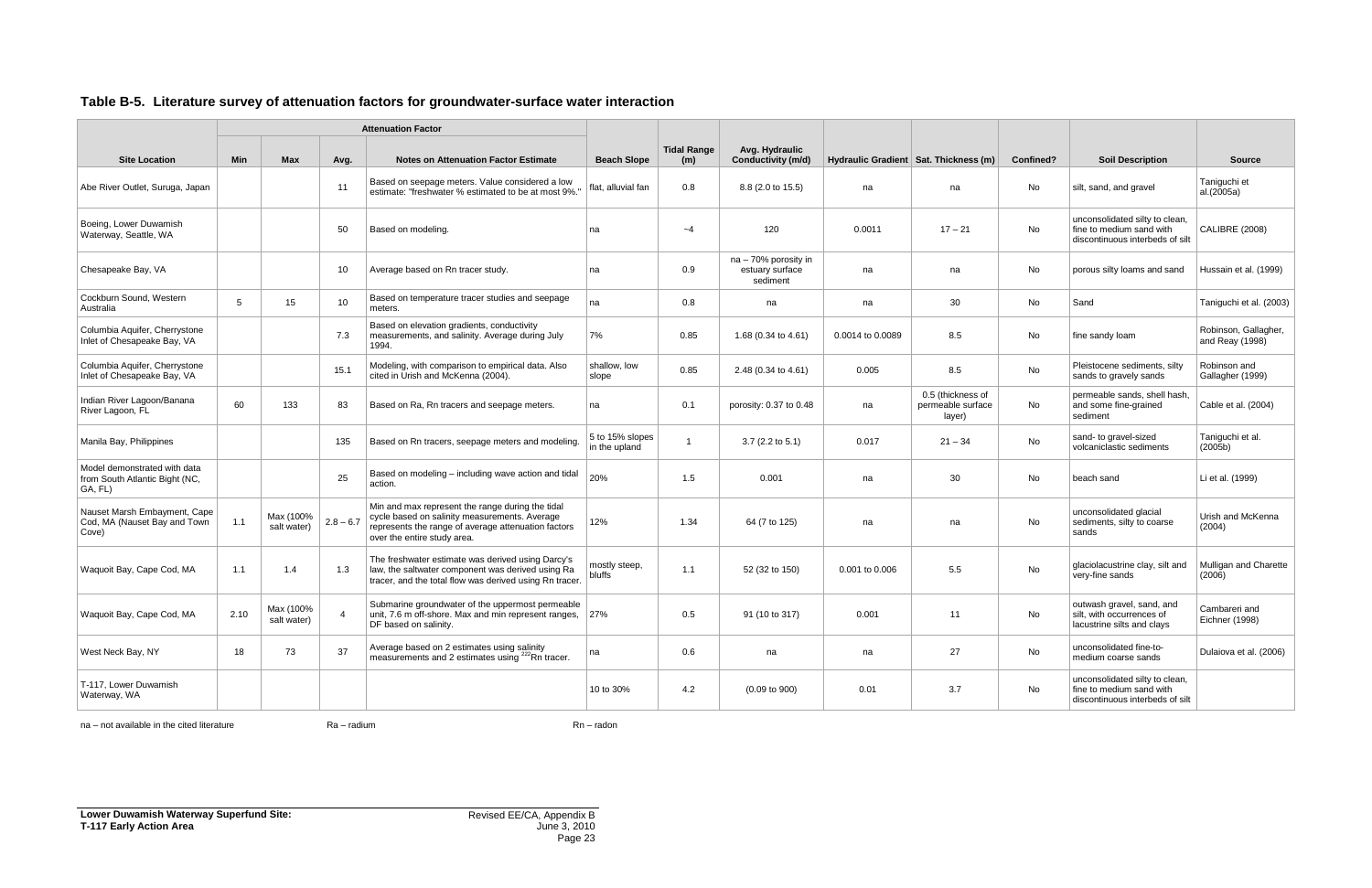### <span id="page-24-0"></span>**B.4 EMPIRICAL DEMONSTRATION THAT GROUNDWATER IS NOT A SOURCE OF SEDIMENT RECONTAMINATION**

Groundwater in the vicinity of the T-117 Upland Study Area was also evaluated relative to the potential for sediment recontamination. Using the screening process and COC selection process described in this appendix, the COCs for groundwater were determined to be PCBs, TPH, cPAHs, BEHP, arsenic, and silver. The SL for each is based on the protection of surface water beneficial uses. SLs were also reviewed to confirm they do not exceed PQLs or natural background levels.

In this section, RvALs and shoreline compliance levels for groundwater developed in Section B.3 are evaluated to verify that they are below concentrations that could cause sediment recontamination to levels that exceed sediment quality standards [SQS] per WAC 173-340-720 $(8)(d)(i)(E)$ . This evaluation is based on an empirical assessment of sediment grab and core samples.

In 2003 site data was collected from seeps, adjacent sediment cores, and surface grab samples to empirically demonstrate the potential for sediment recontamination. Methods and sample locations are detailed in the December 2003 T-117 Quality Assurance Project Plan (Windward et al. 2003). To provide empirical data, sediment cores were analyzed for the full suite of SMS chemicals to (Map 2-9). The cores were advanced within the nearshore intertidal mudflat area and intercepted the soil column where the bulk of groundwater enters the LDW. Below is a summary of the data collected in 2003:

- Surface sediment grab samples (39-G, 25-G, and 33-G) (Map 2-8) collected from the three seep locations that had been sampled in 2003 (surface water samples SW-1, SW-2, and SW-3 (Map 2-8)
- Nearshore sediment core samples that were analyzed at multiple intervals

The surface sediment grab samples were collected from three locations that were colocated with three seep water samples (SW-1, SW-2, and SW-3, as shown on (Map 2-8)). These sediment samples (39-G, 25-G, and 33-G, as shown on (Map 2-8)) were analyzed for the full Washington State Sediment Management Standards (SMS) suite, to determine if contaminants detected in groundwater or seep water had the potential to contaminate sediment at these locations to concentrations above the SQS. The results shown in Table B-6 demonstrate that under current conditions these seeps have not caused contamination of sediment.

Several observations can be made regarding the data presented on Map 2-9 and in Table B-6:

 PCB concentrations in the sediment cores decreased from the surface to subsurface, suggesting that the primary mechanism for sediment contamination was erosion or spills and leaks from the T-117 Upland Study Area.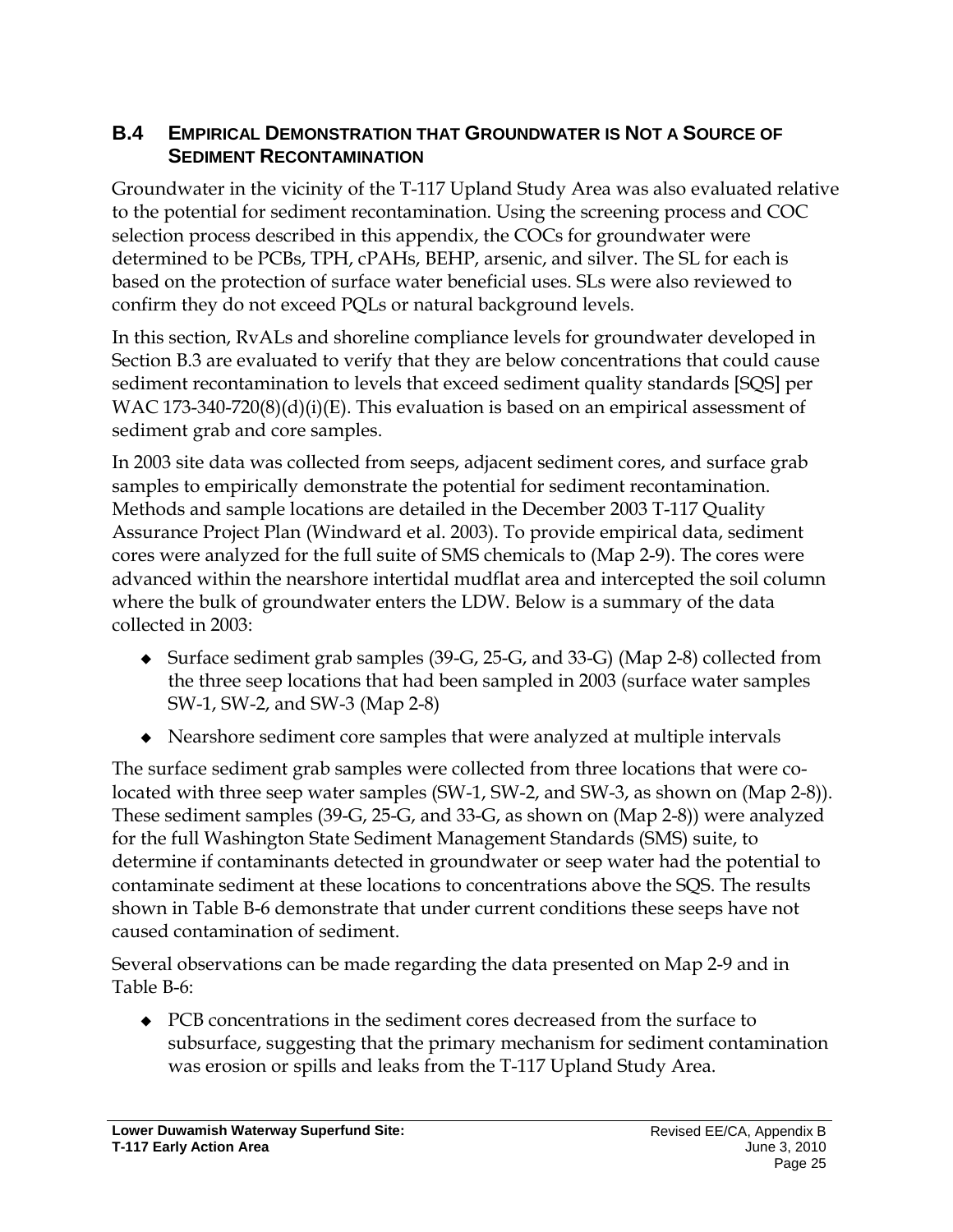<span id="page-25-0"></span>

| <b>Location ID</b> | Sample ID                                         | <b>Sample</b><br><b>Depth</b> | <b>Silver</b><br>(mg/kg dw) | Benzo(a)-<br>anthracene<br>(mg/kg OC) | Benzo(a)-<br>pyrene<br>(mg/kg OC) | <b>Total Benzo-</b><br>fluoranthenes<br>(mg/kg OC) | <b>Chrysene</b><br>(mg/kg OC) | $Bis(2-$<br>ethylhexyl)<br>Phthalate<br>(mg/kg OC) | <b>Total PCBs</b><br>(mg/kg OC) |
|--------------------|---------------------------------------------------|-------------------------------|-----------------------------|---------------------------------------|-----------------------------------|----------------------------------------------------|-------------------------------|----------------------------------------------------|---------------------------------|
|                    | <b>Seep Co-Located Surface Sediment</b>           |                               |                             |                                       |                                   |                                                    |                               |                                                    |                                 |
| $25-G$             | T117-SE25-SG                                      | $0 - 15$ cm                   | 0.400 U                     | 67                                    | 59                                | 120                                                | 59                            | 10 <sup>1</sup>                                    | 290                             |
| $33-G$             | T117-SE33-SG                                      | $0 - 15$ cm                   | 0.500U                      | 3.0                                   | 2.7                               | 8.0                                                | 5.3                           | 4.0                                                | 310 J                           |
| 39-G               | T117-SE39-SG                                      | $0 - 15$ cm                   | 0.500U                      | 5.0                                   | 5.4                               | 12                                                 | 6.9                           | 4.6                                                | <u>420</u>                      |
|                    | <b>Intertidal Surface and Subsurface Sediment</b> |                               |                             |                                       |                                   |                                                    |                               |                                                    |                                 |
|                    | T117-SE21-SG                                      | $0 - 15$ cm                   | 0.500U                      | 10J                                   | 11J                               | 38                                                 | 19                            | 5.6J                                               | 2,200                           |
| $21-G$             | T117-SE21-SC-01                                   | $0 - 1$ ft                    | <b>Na</b>                   | Na                                    | na                                | na                                                 | na                            | na                                                 | <u>760</u>                      |
| 21-SC              | T117-SE21-SC-12                                   | $1 - 2$ ft                    | Na                          | Na                                    | na                                | na                                                 | na                            | na                                                 | 16                              |
|                    | T117-SE21-SC-24                                   | $2 - 4$ ft                    | 0.500U                      | 2.0 U                                 | 2.0 U                             | 2.0 U                                              | 2.0 U                         | 2.0 U                                              | 2.0 U                           |
|                    | T117-SE25-SC-01                                   | $0 - 1$ ft                    | Na                          | Na                                    | na                                | na                                                 | na                            | na                                                 | 260                             |
| 25-SC              | T117-SE25-SC-23                                   | $1 - 2$ ft                    | Na                          | Na                                    | na                                | na                                                 | na                            | na                                                 | 19                              |
|                    | T117-SE25-SC-24                                   | $2 - 4$ ft                    | 0.400 U                     | 5.7                                   | 3.1                               | 7.1                                                | 7.6                           | 0.95U                                              | 4.6J                            |
| 31-SC              | T117-SE31-SC-01                                   | $0 - 1$ ft                    | Na                          | Na                                    | na                                | na                                                 | na                            | na                                                 | 2,600                           |
|                    | T117-SE31-SC-12                                   | $1 - 2$ ft                    | 0.500U                      | 1.3U                                  | 1.3U                              | 1.3 U                                              | 1.3U                          | 1.3U                                               | 1.7                             |
|                    | T117-SE37-SG                                      | $0 - 15$ cm                   | 0.400 U                     | 440                                   | 420                               | 890                                                | 410                           | 12J                                                | 230                             |
| $37 - G$<br>37-SC  | T117-SE37-SC-01                                   | $0 - 1$ ft                    | <b>Na</b>                   | Na                                    | na                                | na                                                 | na                            | na                                                 | 3.1                             |
|                    | T117-SE37-SC-12                                   | $1 - 2$ ft                    | 0.400 U                     | 0.020 U <sup>a</sup>                  | $0.020 U^a$                       | 0.020 U <sup>a</sup>                               | $0.020 U^a$                   | 0.020 U <sup>a</sup>                               | 0.019 U <sup>a</sup>            |
| SQS                |                                                   |                               | 6.1                         | 110                                   | 99                                | 230                                                | 110                           | 47                                                 | 12                              |
| <b>CSL</b>         |                                                   |                               | 6.1                         | 270                                   | 210                               | 450                                                | 460                           | 78                                                 | 65                              |

#### **Table B-6. Chemical concentrations in seep co-located surface sediment and intertidal subsurface sediment samples for groundwater COCs compared with SQS and CSL**

 $a$  Value is presented in dry weight because TOC was less than 0.5%.

CSL – cleanup screening level

COC – contaminant of concern

J – estimated concentration

na – not analyzed

OC – organic carbon

dw – dry weight ID – identification

SQS – sediment quality standards

U – not detected at reporting limit shown TOC – total organic carbon

**Bold** indentifies SQS exceedance. **Bold and underlined** identifies SQS and CSL exceedance.

**Lower Duwamish Waterway Superfund Site: T-117 Early Action Area**

Revised EE/CA, Appendix B June 3, 2010 Page 26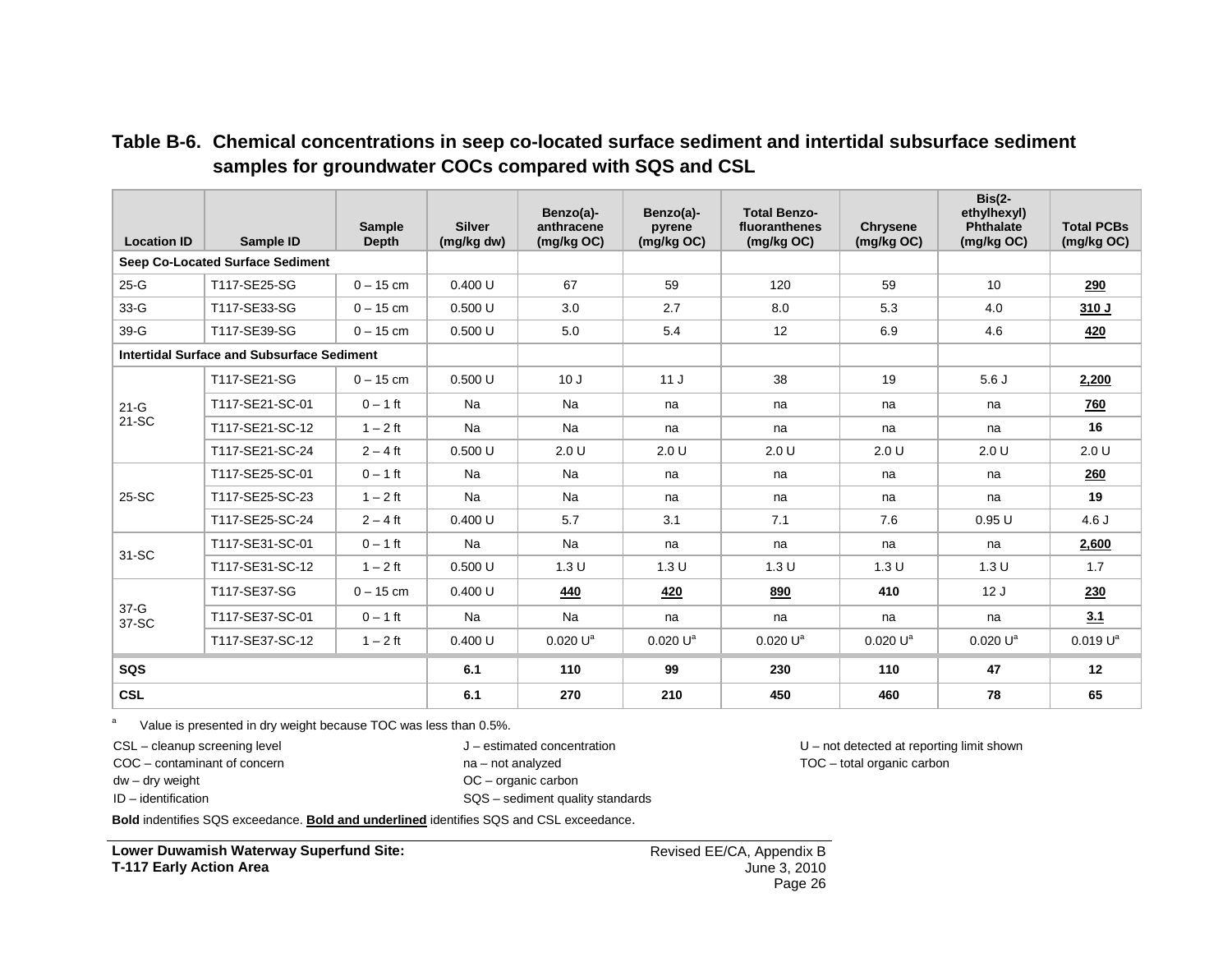◆ Sediment COC and groundwater contaminant concentrations at depth did not exceed the SQS, suggesting that groundwater under current conditions was not recontaminating sediment.

These empirical data and lines of evidence demonstrate that groundwater is not causing sediment recontamination under current conditions. It can therefore be inferred that groundwater will not result in sediment recontamination after contaminated soils have been removed from the upland site.

Upland groundwater shoreline compliance levels based on the foregoing attenuation discussion are presented in Table B-4. Analyses of groundwater at MW-1, MW-9, MW-10, and MW-11 indicated that all measurements were below these shoreline compliance levels, except for one BEHP concentration (89  $\mu$ g/L) at MW-1 during the second quarter 2009 groundwater sampling event. These wells are all located in Dallas Avenue S, beyond the extent of tidal influence, so the full attenuation factor is relevant as these well concentrations have not been attenuated by tidal effects.

### <span id="page-26-0"></span>**B.5 GROUNDWATER BENEATH ADJACENT STREETS**

Available data indicate that groundwater beneath Adjacent Streets has not been impacted as result of T-117 contaminants. This section reviews the available groundwater and soil data and uses Ecology guidelines to provide an empirical demonstration that soil concentrations measured in this area will not cause an exceedance of groundwater RvALs.

According to WAC 173-340-747(9), an empirical demonstration may be used to show that soil concentrations measured at a site will not cause an exceedance of groundwater CULs if the site meets each of the following criteria:

- Measured groundwater concentrations are at or below groundwater RvALs (as derived for the T-117 EAA from the MTCA CULs).
- The soil contamination has been present for a duration sufficient to have allowed it to reach groundwater.
- Site conditions will not change in the future so as to increase the potential for leaching.

Available information indicates that groundwater beneath the Adjacent Streets flows north-northeast and beneath the T-117 and South Park Marina sites before discharging to the LDW. Beneath the easternmost portion of Dallas Avenue S, groundwater elevations are approximately 12 ft beneath the surface. Groundwater is likely at this depth or greater with increasing distance from the LDW, in the western portions of the Adjacent Streets area. Boring data suggests groundwater in this area flows through native sands, silts and sandy silts.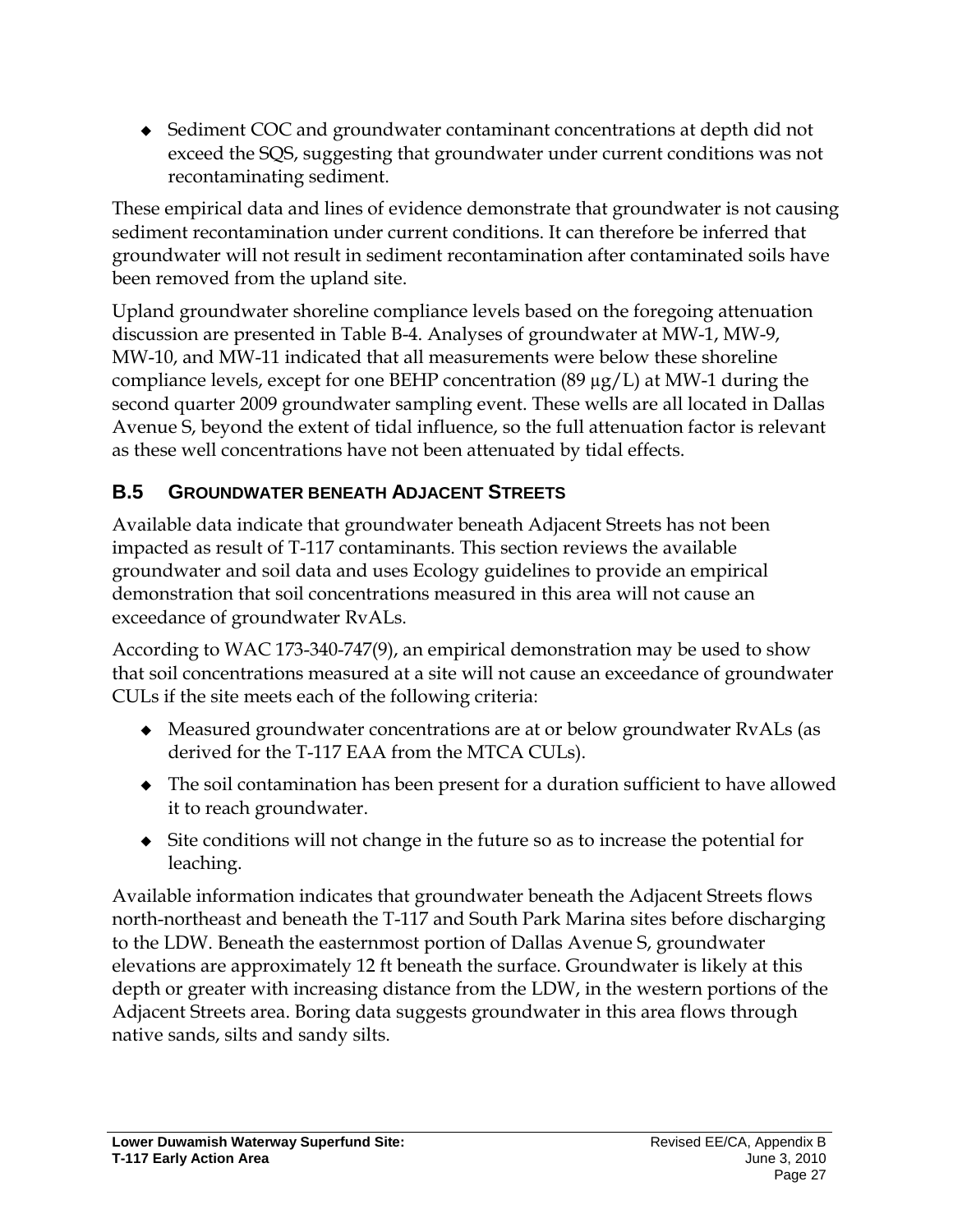### **Groundwater chemistry**

Groundwater chemistry data is available for wells completed on Dallas Avenue S and  $17<sup>th</sup>$  Avenue S through the 3<sup>rd</sup> quarter of 2009 and include wells MW-09 (four sampling events), MW-10 (four sampling events), MW-11 ( five sampling events), MW-12 (two sampling events), and MW-13 (two sampling events). MW-01 is located on the Basin Oil Site (10 sampling events) and MW-12 and MW-13, were installed by Ecology in May 2009 to evaluate groundwater conditions at the Basin Oil site. Exceedances of SLs (see Section B.2) for these wells are summarized in Table B-7.

| <b>Chemical</b>            | Date of Exceedance                   |
|----------------------------|--------------------------------------|
| Dissolved arsenic          | MW-12, May 2009, 17.7 µg/L           |
|                            | MW-13, May 2009, 9.4 µg/L            |
| Diesel range hydrocarbons  | MW-10, June 2008, 0.53 mg/L          |
|                            | MW-09, March 2009, 4.7 J µg/L        |
| bis(2-ethylhexyl)phthalate | MW-10, March 2009, 3 µg/L            |
|                            | MW-11, September 2009, 19 J µg/L     |
| <b>PCB</b> Arolors         | MW-01, September 2008, 0.088 AJ µq/L |

<span id="page-27-0"></span>

|  |  |  | Table B-7. Summary of SL exceedances in Adjacent Streets Groundwater |
|--|--|--|----------------------------------------------------------------------|
|  |  |  |                                                                      |

The groundwater RvAL for arsenic (based on background) is 5 ug/L. The RvALs was exceeded in May 2009 at MW-12 and MW-13 by factors of approximately 3.5 and 2, respectively. However, groundwater in wells down gradient (MW-9, MW-10, and MW-11) have not exceeded RvALs, suggesting these concentrations are due to local conditions. The diesel exceedance is 1.06 times the RvAL and was not exceeded in the subsequent sampling events. Bis(2-ethylhexyl)phthalate exceeds the RvALs by up to 9 times (MW-11), however screening levels were not exceeded in the subsequent sampling events. The PCB exceedance in MW-01, 3 times the RvAL, was also a single event that was not confirmed in subsequent sampling events. In summary, while some organic chemicals have exceeded RvALs, the exceedances occur sporadically, are below T-117 Upland Study Area concentrations, and are not consistently detected in these wells.

Three wells were installed by Ecology at the South Park Marina near the shoreline, and are located approximately 175 ft downgradient of Dallas Avenue S between 16<sup>th</sup> and 17th Avenue S (Map 2-40). These wells have had two sampling events resulting in detections above MTCA CULs of pesticides (detected in MW-3) and arsenic (detected in all 3 site wells (see section 2.3.2.2). Pesticides are not a T-117 COC. Arsenic concentrations are consistent with the other wells installed beneath Adjacent Streets (i.e. within the range of background concentrations).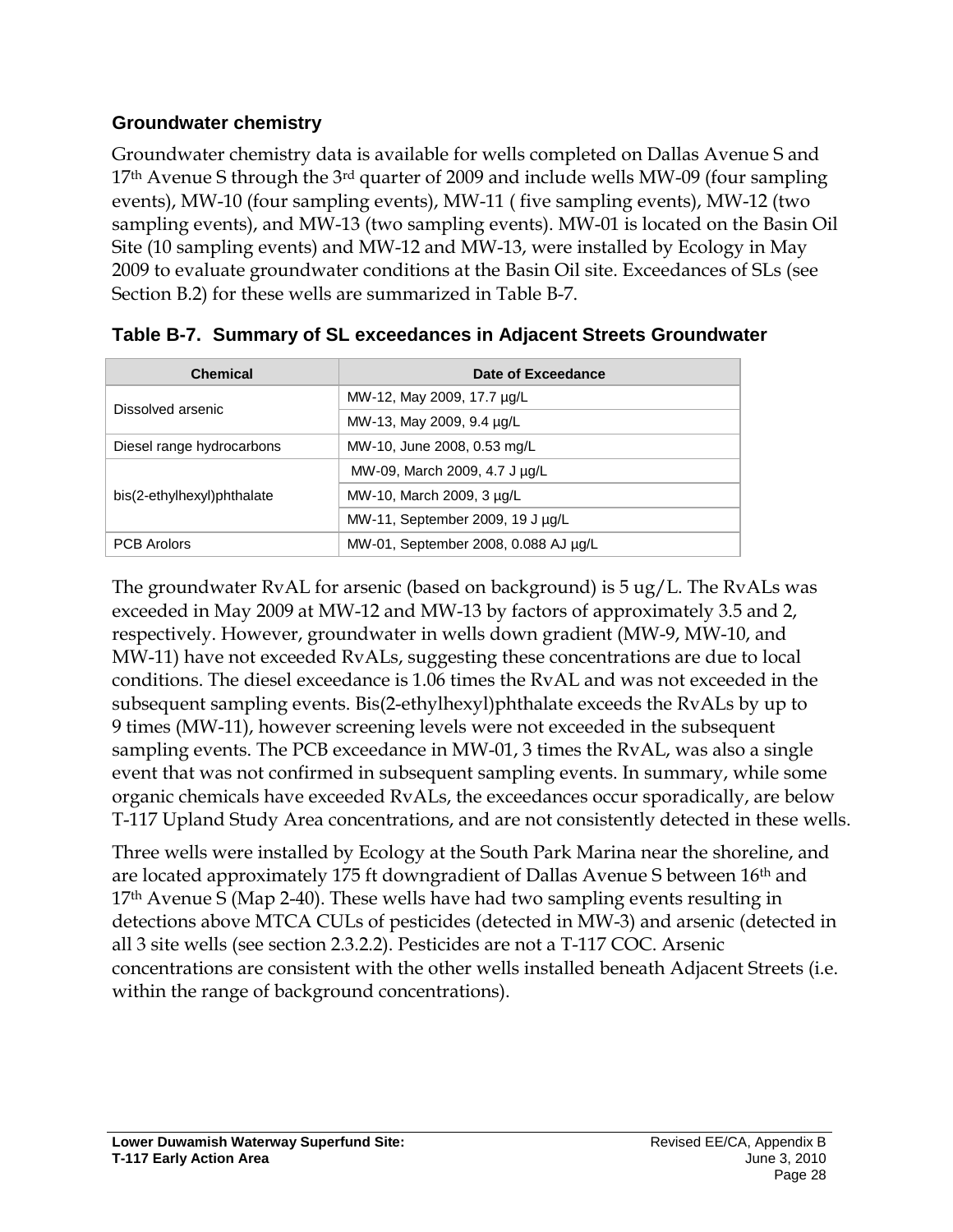### **Soil chemistry**

Soil borings and test pit data collected from depths of two feet or more are located on Dallas Avenue S, 17th Avenue S, S Donovan Street and 16th Avenue S and include the following:

- ◆ 85 samples analyzed for PCBs
- 2 samples analyzed for dioxins and furans
- ◆ 19 samples analyzed for TPH
- 6 samples analyzed for PAHs
- ◆ 5 samples analyzed for metals
- ◆ 5 samples analyzed for VOCs

Subsurface soil and associated groundwater conditions are discussed below for chemicals detected in Adjacent Streets soil. Soil screening levels, RvALs used in this discussion are identified in Section 3.

- $\bullet$  The deepest soils with PCB concentrations exceeding the RvAL of 1 mg/kg are located at a depth 4 ft (1.4 mg/kg at P66 and 1.2 mg/kg at P65, which is one of two field replicates, the other being 0.45 mg/kg) (Integral 2006, Table 1). With one exception, there have been no exceedances of PCB groundwater screening levels (0.03 ug/L) in the wells at and around Basin Oil. The exception is MW-01 where on September 11, 2008 PCB 1260 was detected at a concentration of 0.088 ug/L. Subsequent testing has not detected PCBs in the well above screening levels. The low solubility of PCBs is demonstrated in the Upland Study Area wells. The highest concentration measured in groundwater is 2  $\mu$ g/L at MW-03 where soil concentrations up to 170 mg/Kg were measured in the borehole soils.
- The deepest soils analyzed for dioxins and furans are at 2 ft below ground surface at P100. The field split from this location had a concentration of 50 ng/kg. Groundwater does not appear to be impacted by dioxins as shown during  $4<sup>th</sup>$ quarter 2008 sampling event. All wells sampled (MW-5R, 8R and 10) were below detection limits except for a detection of octachlorodibenzo-p-dioxin (OCDD), which was below the MCL.
- ◆ TPH was detected in surface soils above the RvAL (2,000 mg/kg) at one location, P81-2 (1,200 mg/kg TPH-D, 4,700 mg/kg TPH-0). The deeper interval (4 ft) at this location was well below the soil RvAL. Groundwater is expected to be between 9 and 10 ft bgs in this area, which is well below the impacted soil interval. P81 is located near the intersection of Dallas Avenue S and S Donovan Street, south of Basin Oil. The wells at and around Basin Oil (MW-01, MW-09 through MW-13) have had two detections of TPH-diesel (at MW-10 and MW-11) with the detection at MW-10 slightly exceeding the screening l0evel.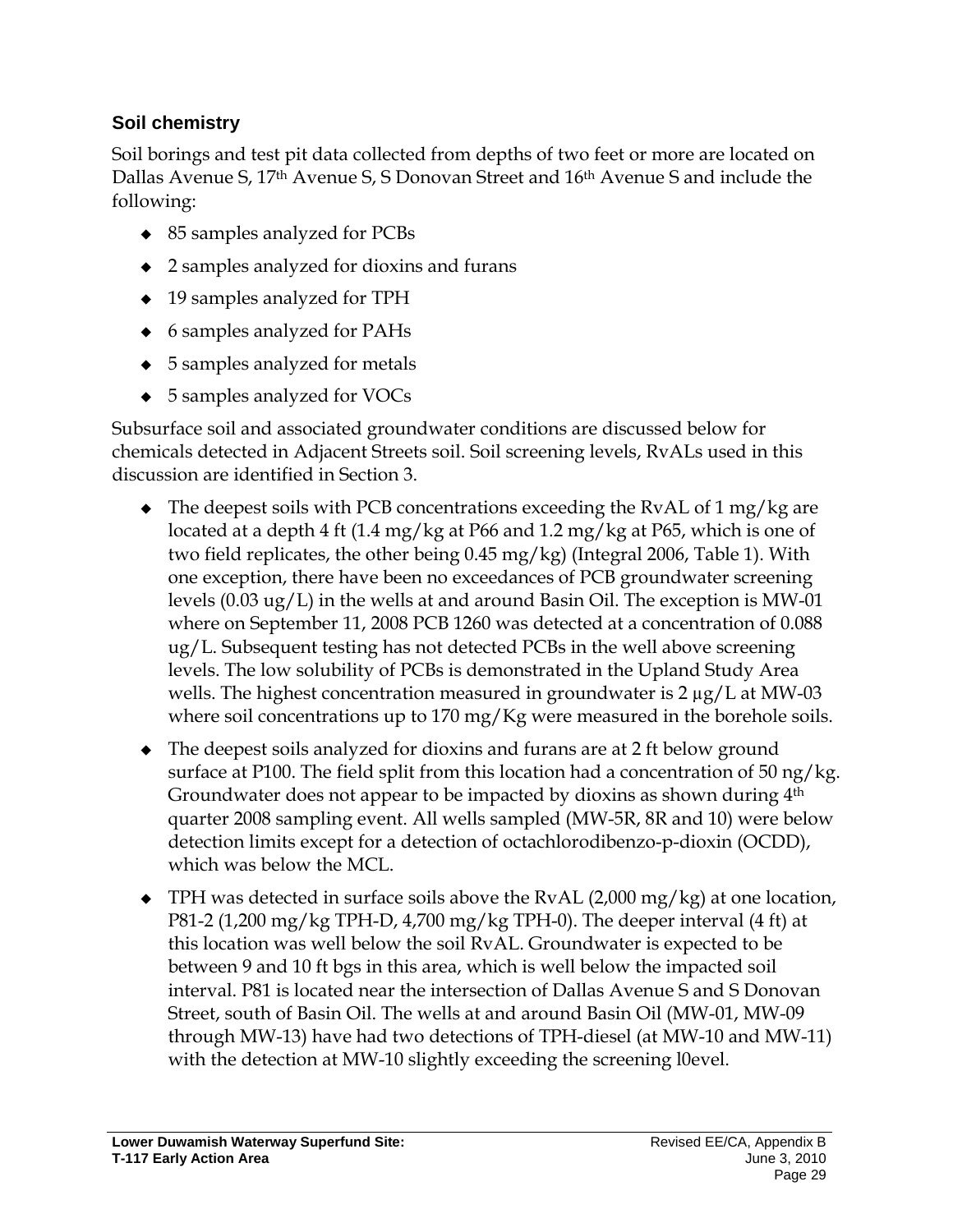- $\bullet$  The deepest soils with cPAHs exceeding the RvAL of 0.14 mg/kg are located at a depth of 6 ft at P60 (4.2 mg/kg) located near the intersection of Dallas Avenue S and 16th Avenue S. PAHs were not detected in groundwater in downgradient South Park Marina wells, except for a detection of pyrene at a concentration well below the Method B groundwater screening level. The next deepest impacted soil was found at MW-12 at 2.5 ft (0.38 mg/kg). There have been no detections of PAHs above groundwater CULs at this or any wells located on Adjacent Streets. cPAHs have not been detected above the detection limits..
- Arsenic is the only metal that exceeds the RvAL in soil. The highest concentration in Adjacent Streets is 19.2 mg/kg at P81. Groundwater concentrations at wells at and around Basin Oil exceed arsenic RvALs with a maximum concentration of 17.7  $\mu$ g/L. However, as discussed above, these groundwater values are not observed in downgradient wells suggesting a local source.
- VOCs detected in soil were not detected above MTCA Method B CULs<sup>[4](#page-29-0)</sup> in soil or in groundwater at and around Basin Oil.

PCBs and dioxins are characterized by extremely low vapor pressures, high log Kow, high organic-carbon coefficients (Koc), and extremely low water solubilities. These factors indicate a strong affinity for soil, particularly soil with high organic content. Their strong adsorption to soil, low water solubilities, and high Koc values indicate that the rate of transport from unsaturated zone soils to the water table via rain infiltration would be extremely low. Once sorbed to particulate matter or bound in the sediment organic phase, they exhibit little potential for leaching or volatilization.

Based on the Site Characterization, provided in Section 2, the soil contamination described above has likely been present at the site since the mid-1970's when used oils were used in asphalt manufacturing facility. If contaminant leaching from these soils to groundwater (above groundwater RvALs) was likely, this duration is sufficient for this process to have occurred.

These observations show that while some chemicals have been sporadically detected below or immediately downgradient of Basin Oil, the presence of a groundwater contamination beneath the Adjacent Streets Study Area due to former asphalt manufacturing facility operations is unlikely. The solubility of PCBs, dioxins and furans, PAHs, TPH-D, and TPH-O is low and empirical data suggest that where concentrations exist in surface and subsurface soils, they have not leached to groundwater in the 30-plus years that they have been present. The potential for contaminant leaching in the future will be further reduced by removal of soils with residual contamination as part of the permanent remedy for the site.

<span id="page-29-0"></span> <sup>4</sup> RvALs were not developed for soil VOCs because they were not identified as soil COPCs, thus the comparison to MTCA Method B CULs.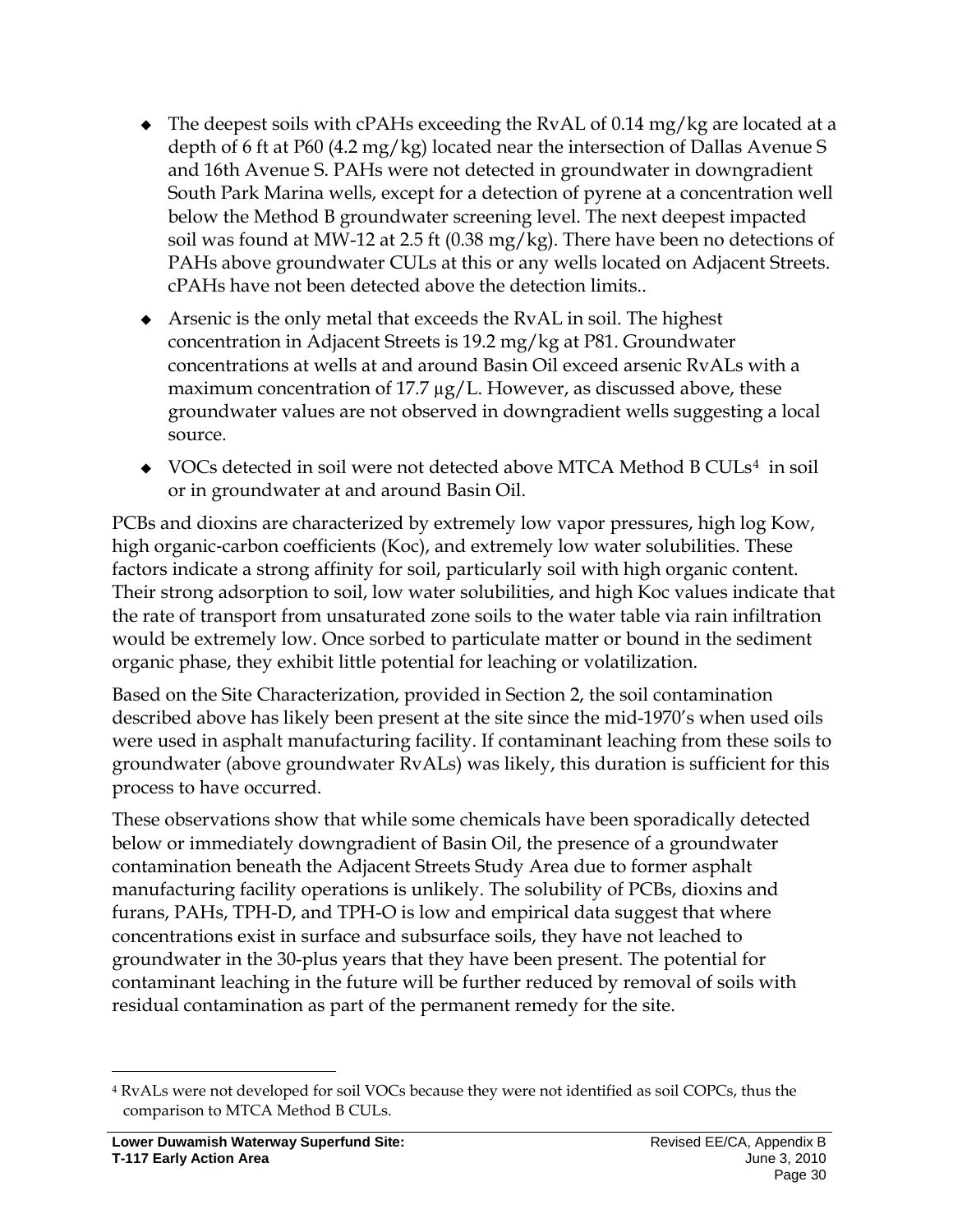### <span id="page-30-0"></span>**B-6. REFERENCES**

- AECOM. 2009a. Lower Duwamish Waterway Superfund Site, Terminal 117 Early Action Area. First quarter 2009 interim groundwater monitoring data results non-time critical removal action. Prepared for the Port of Seattle and the City of Seattle. AECOM, Seattle, WA.
- AECOM. 2009b. Lower Duwamish Waterway Superfund Site, Terminal 117 Early Action Area. Fourth quarter 2008 interim groundwater monitoring data results non-time critical removal action. Prepared for the Port of Seattle and the City of Seattle. AECOM, Seattle, WA.
- AECOM. 2009c. Lower Duwamish Waterway Superfund Site, Terminal 117 Early Action Area. Second quarter 2009 interim groundwater monitoring data results non-time critical removal action. Prepared for the Port of Seattle and the City of Seattle. AECOM Environment, Seattle, WA.
- AECOM. 2009d. Lower Duwamish Waterway Superfund Site, Terminal 117 Early Action Area. Third quarter 2009 interim groundwater monitoring data results non-time critical removal action. Prepared for the Port of Seattle and the City of Seattle. AECOM Environment, Seattle, WA.
- Cable JE, Martin JB, Swarzenski PW, Lindenberg MK, Steward J. 2004. Advection within shallow pore waters of a coastal lagoon, Florida. Ground Water 42(7):1011-1020.
- CALIBRE. 2008. Historical data summary report. Final. EMF site, Seattle, Washington. Prepared for The Boeing Company, Shared Services Group. CALIBRE Systems, Bellevue, WA.
- Cambareri TC, Eichner EM. 1998. Watershed delineation and ground water discharge to a coastal embayment. Ground Water 36(4):676-685.
- Dulaiova H, Burnett WC, Chanton JP, Moore WS, Bokuniewicz HJ, Charette MA, Sholkovitz E. 2006. Assessment of groundwater discharges into West Neck Bay, New York, via natural tracers. Cont Shelf Res 26(1971-1983).
- Ecology. 2001. Concise explanatory statement for the amendments to the Model Toxics Control Act Cleanup Regulation, Chapter 173-340 WAC. No. 01-09-043. Appendix D: Calculations for Method D cleanup levels. Toxics Cleanup Program, Washington State Department of Ecology, Olympia, WA.
- ENSR|AECOM. 2008a. Lower Duwamish Waterway Superfund Site, Terminal 117 Early Action Area. First quarter interim groundwater monitoring data results non-time critical removal action. Final. Prepared for the Port of Seattle and the City of Seattle. ENSR|AECOM, Seattle, WA.
- ENSR|AECOM. 2008b. Lower Duwamish Waterway Superfund Site, Terminal 117 Early Action Area. Second quarter interim groundwater monitoring data results non-time critical removal action. Prepared for the Port of Seattle and the City of Seattle. ENSR|AECOM, Seattle, WA.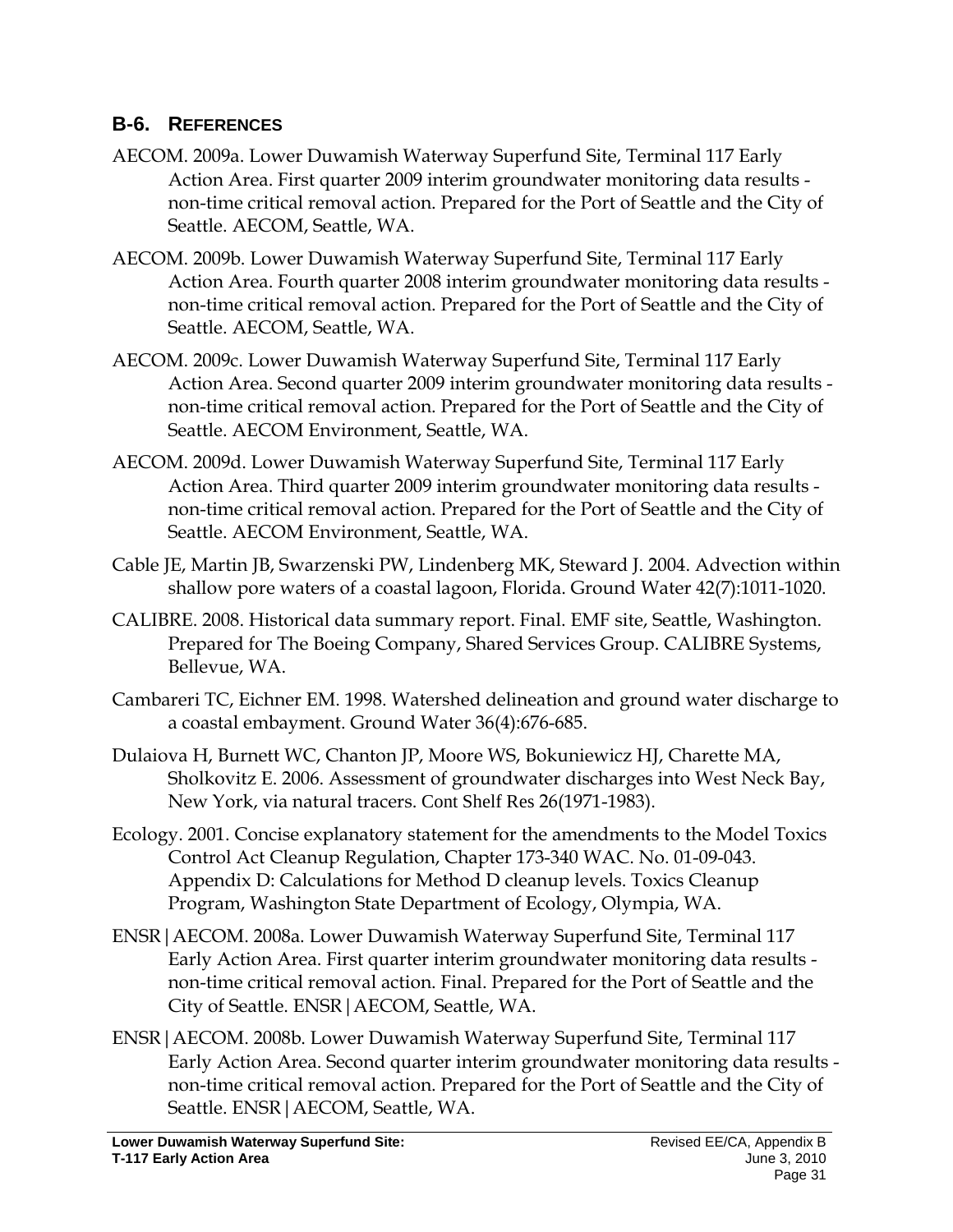- ENSR|AECOM. 2008c. Lower Duwamish Waterway Superfund Site, Terminal 117 Early Action Area. Third quarter interim groundwater monitoring data results non-time critical removal action. Prepared for the Port of Seattle and the City of Seattle. ENSR|AECOM, Seattle, WA.
- Environmental Partners. 2006. CMS phase quarterly shoreline ground water monitoring report, August 2006, Boeing Plant 2, Seattle/Tukwila, Washington. Environmental Partners, Inc., Issaquah, WA.
- EPA. 2002. National recommended water quality criteria: 2002. EPA-822-R-02-047. US Environmental Protection Agency, Washington, DC.
- EPA. 2009. Memorandum dated June 26, 2009 from J E Woolford and J E Reeder to Superfund National Policy Managers, Regions 1-10, regarding transmittal of the CERCLA policy directive "Summary of Key Existing EPA CERCLA policies for groundwater restoration. Office of Solid Waste and Emergency Response, US Environmental Protection Agency, Washington, D C.
- Floyd|Snider. 2008. Target media cleanup levels technical memorandum, Boeing Plant 2, Seattle, Washington. Revised agency review draft. Floyd|Snider, Inc., Seattle, WA.
- Herman L, Wineman M. 1997. Criteria and approach for area-wide determination of surface water protection as most beneficial use of groundwater. Hart Crowser, Inc., Seattle, WA.
- Hussain N, Church TM, Kim GB. 1999. Use of <sup>222</sup>Rn and <sup>226</sup>RA to trace groundwater discharge into the Chesapeake Bay. Mar Chem 65:127-134.
- King County. 2009. Groundwater data search: Water quality data, 1990-1998, Well GrpA\_77050\_04. Local number 23N/04E-16D [online]. Water and Land Resources Division, King County Department of Natural Resources and Parks, Seattle, WA. [Cited 11/23/09.] Available from: [http://www5.kingcounty.gov/groundwater/Details.aspx?Equis\\_ID=GrpA\\_770](http://www5.kingcounty.gov/groundwater/Details.aspx?Equis_ID=GrpA_77050_04) [50\\_04.](http://www5.kingcounty.gov/groundwater/Details.aspx?Equis_ID=GrpA_77050_04)
- Li L, Barry DA, Stagnitti F, Parlange J-Y. 1999. Submarine groundwater discharge and associated chemical input to a coastal sea. Wat Res Research 35(11):3253-3259.
- Mulligan AE, Charette MA. 2006. Intercomparison of submarine groundwater discharge estimates from a sandy unconfined aquifer. J Hydrol 327:411-425.
- Robinson M, Gallagher D, Reay W. 1998. Field observations of tidal and seasonal variations in ground water discharge to tidal estuarine surface water. Ground Wat Monit Remed (Winter 1998):83-92.
- Robinson MA, Gallagher DL. 1999. A model of ground water discharge from an unconfined coastal aquifer. Ground Water 37(1):80-87.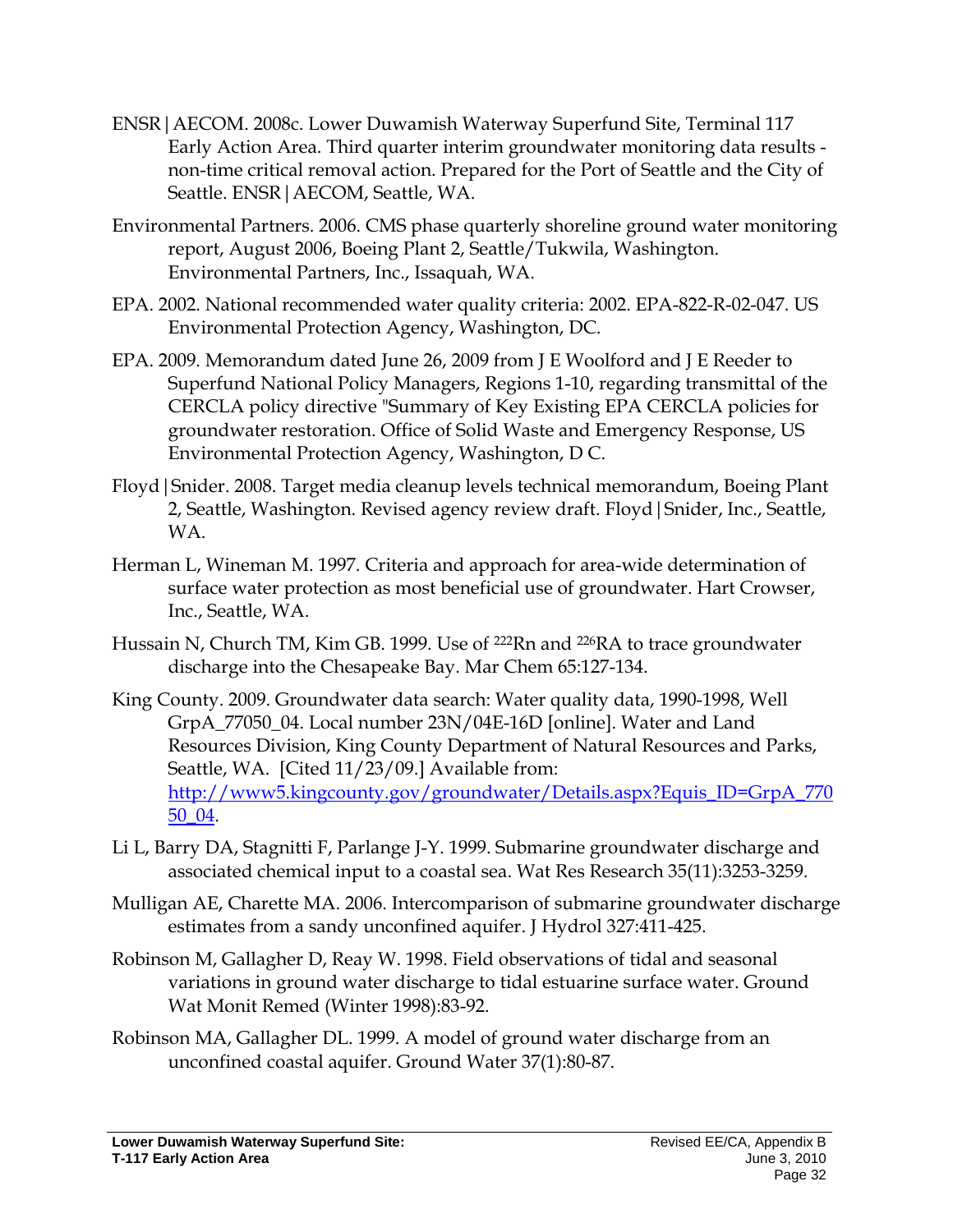- Taniguchi M, Turner JV, Smith AJ. 2003. Evaluations of groundwater discharge rates from subsurface temperature in Cockburn Sound, Western Australia. Biogeochemistry 66:111-124.
- Taniguchi M, Ishitobi T, Saeki K. 2005a. Evaluation of time-space distributions of submarine ground water discharge. Ground Water 43(3):336-342.
- Taniguchi M, Burnett WC, Dulaiova H, Siringan F, Foronda JM, Wattayakorn G, Rungsupa S, Kontar EA, McManus L. 2005b. Groundwater discharge as an important land-sea pathway in Southeast Asia. Final report for APN Project 2004-16NSY. APN Workshop, 8-10 February 2005, Sichang Island, Thailand.
- Urish DW, McKenna TE. 2004. Tidal effects on ground water discharge through a sandy marine beach. Ground Water 42(7):971-982.
- Windward, DOF, Onsite. 2003. Lower Duwamish Waterway Superfund site, Terminal 117 early action area. Quality assurance project plan. Prepared for the Port of Seattle. Windward Environmental LLC, Dalton, Olmsted & Fuglevand, Inc., and Onsite Enterprises, Inc., Seattle, WA.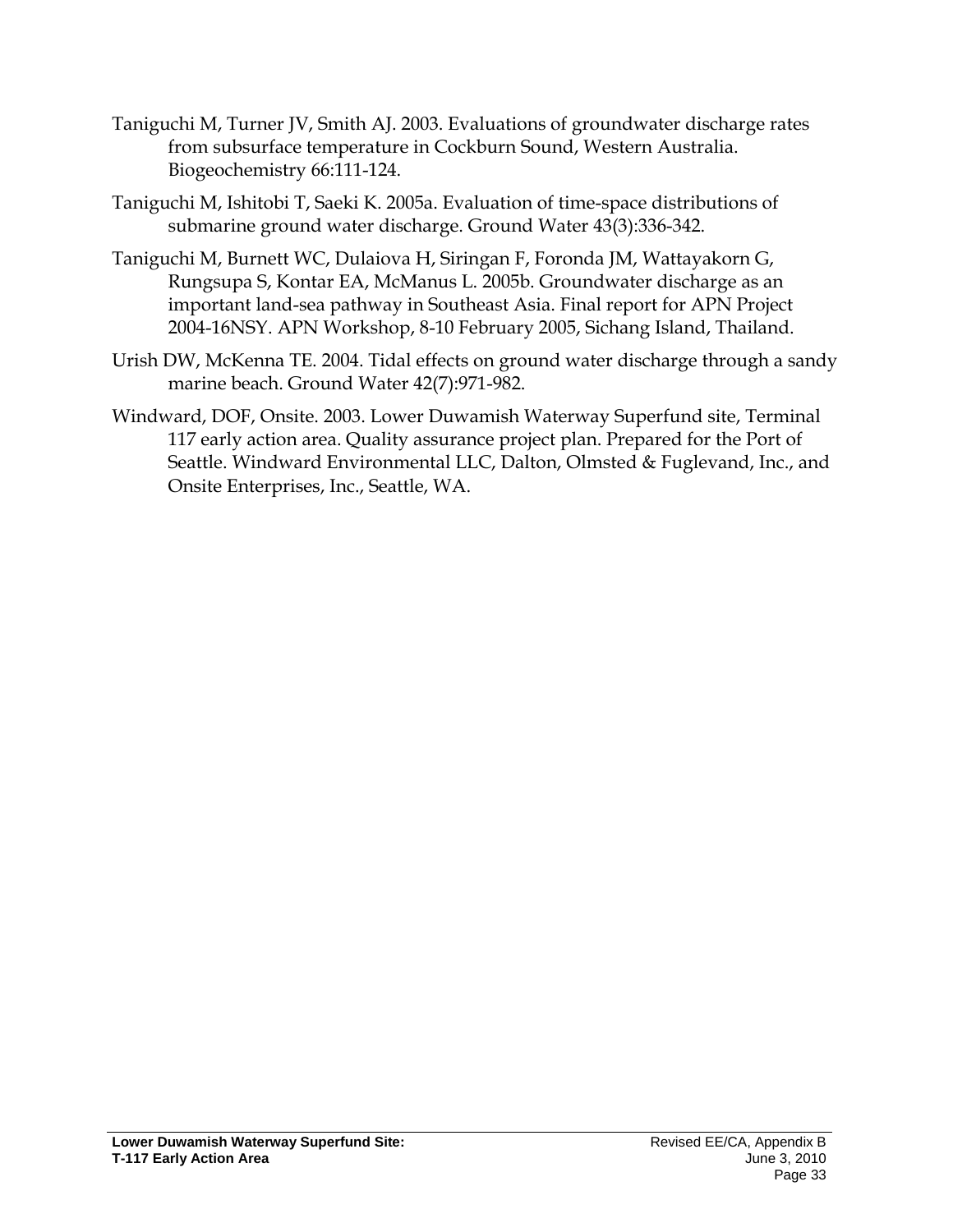#### **T-117 Copper Statistical Assessment: ProUCL 4.00.04**

Notes: non-parametric Mann-Whitney test used.

#### **1) Summary Statistics - With NDs, Untransformed**

|                   | N  | <b>Detects</b> | <b>NDs</b> | % NDs | Min   | Max                                     | Mean    | SD      |
|-------------------|----|----------------|------------|-------|-------|-----------------------------------------|---------|---------|
| Tot. Cu (RL)      | 16 |                |            | 37.5  | 0.002 | 0.01<br>------------------------------- | 0.00378 | በ በበ248 |
| Tot. Cu (0.5*RL)  | 16 | I U            |            | 37.5  | 0.001 | 0.01                                    | 0 00341 | .0028   |
| Diss. Cu (RL)     | 16 |                |            | 50    | 0.002 | 0.009                                   | በ በበ278 | 0.00176 |
| Diss. Cu (0.5*RL) | ۱b |                |            | 50    | ).001 | 0.009                                   | በ በበ225 |         |

#### **Notes**

*Tot. = total Diss. = dissolved*

*RL = reporting limit (RL) substituted for non-detects (NDs) 0.5\*RL = one half the RL substituted for NDs; equivalent to "HRL" in the histogram below*

*Field duplicate results were averaged with their parent sample results for purposes of this analysis.*

#### **2) Goodness of Fit Statistics - With NDs, Untransformed (**α **= 0.05)**

#### **Notes**

*\* Cu (0.5\*RL) has already halved the DL, so ProUCL's "DL/2" is not shown here; in these instances, "DL" = "DL/2."*

*ROS = Regression on Order Statistics; used to extrapolate ND observations.*

*# Closer inspection showed Normal ROS Estimates using negative values; thus, LnROS will be used moving forward.*

#### **3) Histograms**





T-117 Total Cu: TotCu-RL vs TotCu-HRL **ERAID** TL I

**a) Tot. Cu (RL) vs LnROS b) Tot. Cu (RL) vs Tot. Cu (0.5\*RL)**

**a) Diss. Cu (RL) vs LnROS b) Diss. Cu (RL) vs Diss. Cu (0.5\*RL)**

 $\blacksquare$ TotCu-R





#### **4) Summary Stats**

#### *units in ug/L*

| Analvte                                | N  | # D          | # ND | Mean | Min | Max | <b>Distribution</b> | в.   | Pctile Type | <b>Pctile</b> |
|----------------------------------------|----|--------------|------|------|-----|-----|---------------------|------|-------------|---------------|
| Diss. Cu                               | щc |              |      | 3.56 |     |     | Lognormal           | 0.9  | 90th        | 5.04          |
| Tot.<br>$\overline{\phantom{0}}$<br>ັບ | ΤL | $\sim$<br>τn |      | 4.85 |     | 10  | Lognormal           | 0.95 | 90th        | 7.97          |

#### **UCL Based on Mean**

|                   | Shapiro-Wilks<br>(Detects only) | Lilliefors<br>$(NDs = DL^*)$ | <b>Normal ROS</b><br><b>Estimate</b> | <b>Lognormal ROS</b><br><b>Estimate</b> |
|-------------------|---------------------------------|------------------------------|--------------------------------------|-----------------------------------------|
| Tot. Cu (RL)      | Normal.<br>Loanormal            | Not Normal.<br>Not Lognormal | Normal <sup>#</sup>                  | Lognormal                               |
| Tot. Cu (0.5*RL)  | Normal.<br>_ognormal            | Normal.<br>Not Lognormal     | Normal <sup>#</sup>                  | Lognormal                               |
| Diss. Cu (RL)     | Not Normal.<br>Lognormal        | Not Normal.<br>Not Lognormal | Normal#                              | Lognormal                               |
| Diss. Cu (0.5*RL) | Not Normal.<br>Not Lognormal    | Not Normal.<br>Not Lognormal | Normal <sup>#</sup>                  | Lognormal                               |

|                  |         | 95% UCL 90% UCL |
|------------------|---------|-----------------|
| Tot. Cu (RL)     | 0.00489 | 0.00463         |
| Tot. Cu (LnROS)  | 0.00506 | 0.00464         |
| Diss. Cu (RL)    | 0.00358 | 0.00339         |
| Diss. Cu (LnROS) | 0.00327 | 0.00300         |

#### **Notes**

*Tot. Cu (RL) recommended UCL: KM (t) UCL*

*Tot. Cu (LnROS) recommended UCL: Approximate Gamma UCL*

*Diss. Cu (RL) recommended UCL: KM (t) UCL*

*Diss. Cu (LnROS) recommended UCL: Approximate Gamma UCL*